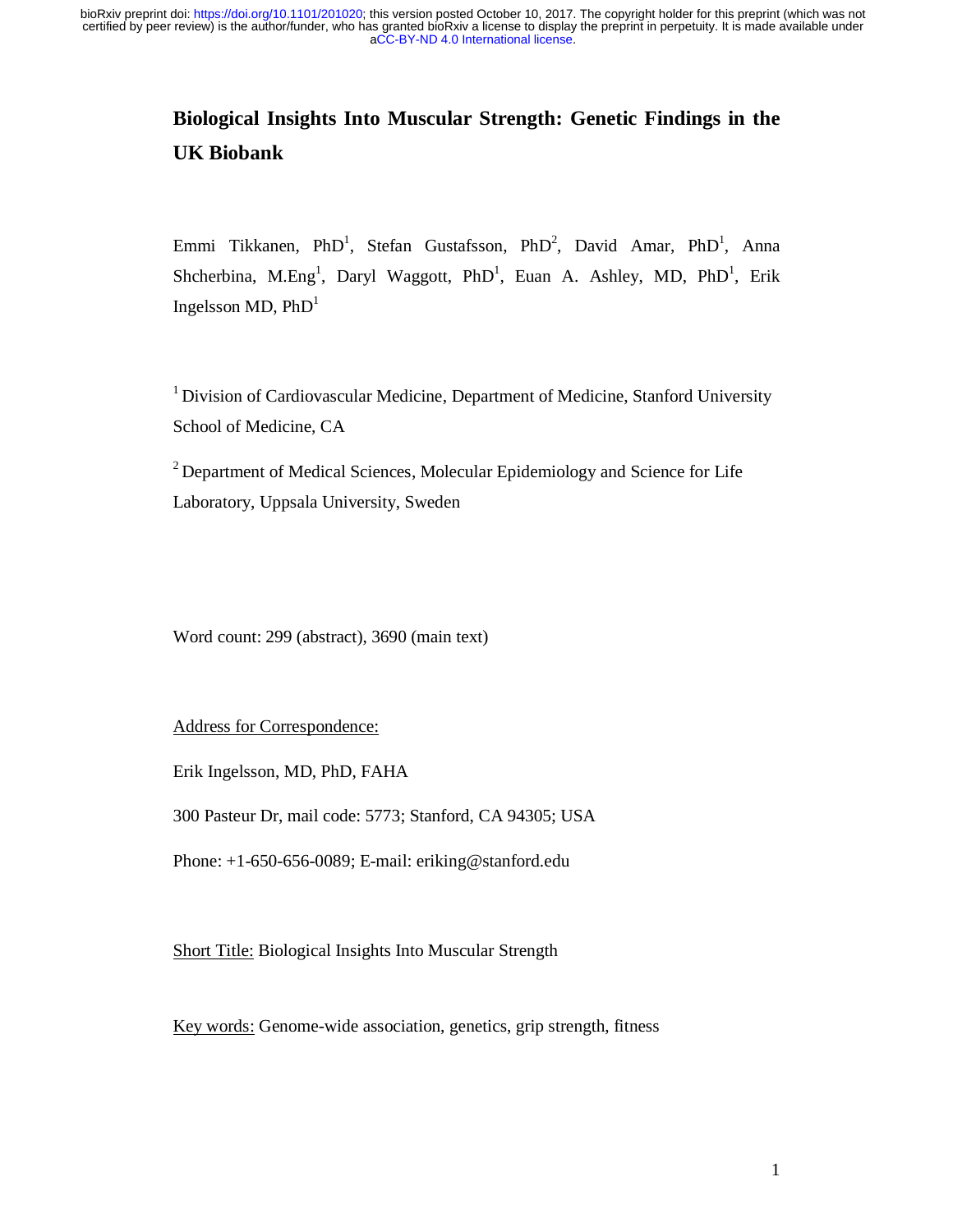### **Abstract**

**Background:** Hand grip strength, a simple indicator of muscular strength, has been associated with a range of health conditions, including fractures, disability, cardiovascular disease and premature death risk. Twin studies have suggested a high (50-60%) heritability, but genetic determinants are largely unknown.

**Aims:** In this study, our aim was to study genetic variation associated with muscular strength in a large sample of 334,925 individuals of European descent from the UK Biobank, and to evaluate shared genetic aetiology with and causal effects of grip strength on physical and cognitive health.

**Methods and Results:** In our discovery analysis of 223,315 individuals, we identified 101 loci associated with grip strength at genome-wide significance  $(P<5\times10^{-8})$ . Of these, 64 were associated  $(P<0.01$  and consistent direction) also in the replication dataset  $(N=111,610)$ . Many of the lead SNPs were located in or near genes known to have a function in developmental disorders (*FTO*, *SLC39A8, TFAP2B, TGFA, CELF1, TCF4, BDNF, FOXP1, KIF1B, ANTXR2*), and one of the most significant genes based on a gene-based analysis (*ATP2A1*) encodes SERCA1, the critical enzyme in calcium uptake to the sarcoplasmic reticulum, which plays a major role in muscle contraction and relaxation. Further, we demonstrated a significant enrichment of gene expression in brain-related transcripts among grip strength associations. Finally, we observed inverse genetic correlations of grip strength with cardiometabolic traits, and positive correlation with parents' age of death and education; and showed that grip strength was causally related to fitness, physical activity and other indicators of frailty, including cognitive performance scores.

**Conclusions:** In our study of over 330,000 individuals from the general population, the genetic findings for hand grip strength suggest an important role of the central nervous system in strength performance. Further, our results indicate that maintaining good muscular strength is important for physical and cognitive performance and healthy aging.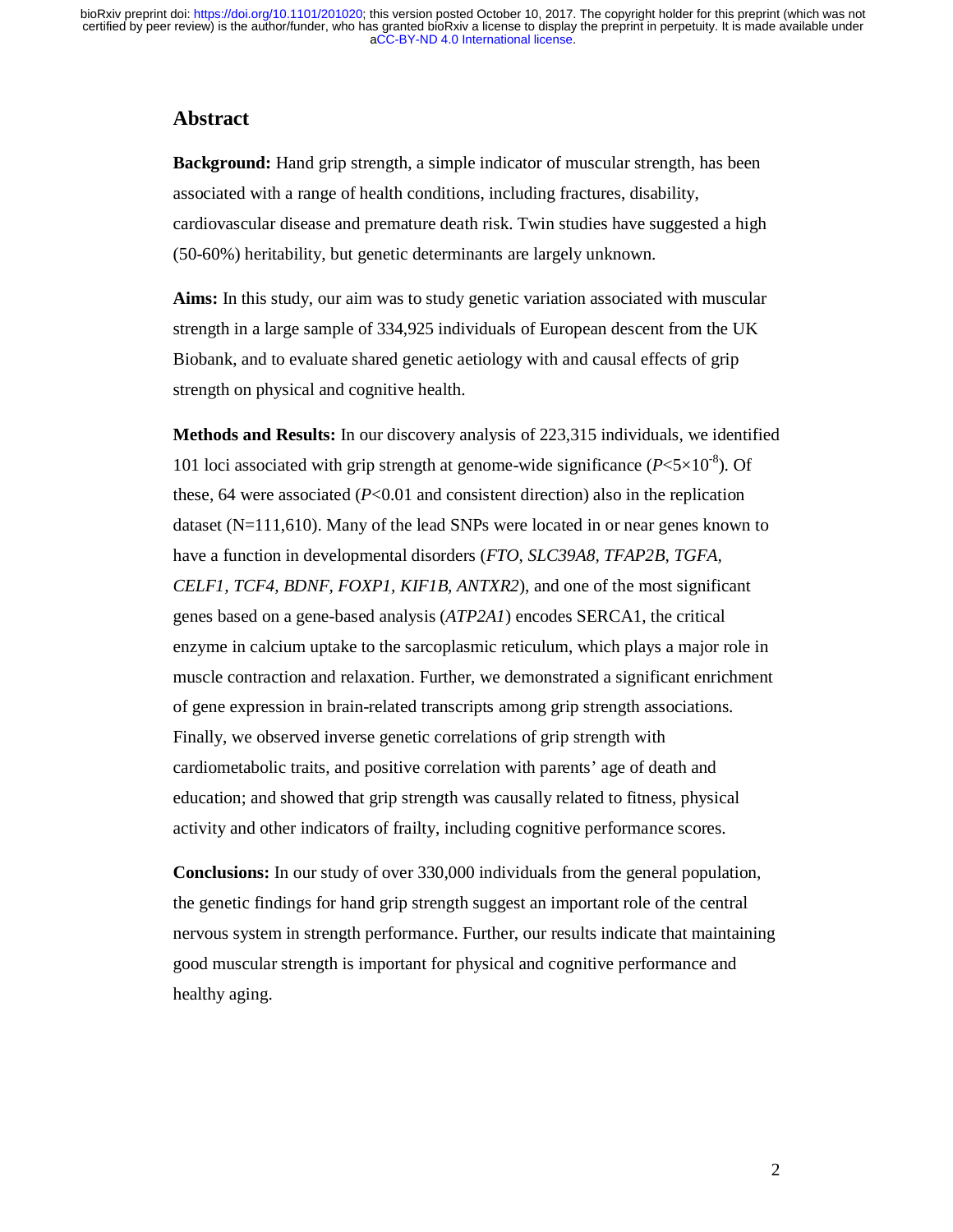### **Introduction**

Hand grip strength is a simple and non-invasive measurement of general muscular strength and it has been shown to predict disability in older adults, fracture risk, nutritional status, cardiovascular disease events and all-cause mortality $1<sup>3</sup>$ . Several behavioral and environmental factors, such as physical activity and nutrition, affect the variability of grip strength, but family studies have suggested that genetic factors also have a significant role<sup>4,5</sup>. The identification of genetic variants affecting grip strength variability could help in the understanding of biological mechanisms of muscular fitness, as well as lend biological insights to physical functioning late in life and healthy aging.

So far, two genome-wide association studies (GWAS) of maximal grip strength have been conducted<sup>6,7</sup>. The largest study, also conducted in the UK Biobank, included 195,180 individuals and identified 16 loci associated with grip strength. In this study, we conducted traditional and gene-based GWAS for 334,925 individuals from the UK Biobank to discover novel loci for relative grip strength<sup>8,9</sup>, and evaluated shared genetic aetiology and causal effects of grip strength on physical and cognitive health.

### **Results**

#### *Genetic associations for grip strength in biologically relevant loci*

In our discovery GWAS (random 2/3 sample from eligible individuals; N=223,315) adjusted for age, sex, genotype array, and 10 principal components, we identified 101 genome-wide significant associations for grip strength (**Figure 1 A**). Four variants were independent loci from the same regions, identified through conditional analysis (rs62106258 near *LINC01874*, rs78648104 in *TFAP2D*, rs800895 in *TRPS1* and rs10871777 near *ENSG00000267620*). Out of 101 variants, 64 were associated (P<0.01 and consistent direction) also in the replication dataset (remaining 1/3 of eligible individuals; N=111,610; **Table 1**). Most of the 64 replicating SNPs were located in introns (48%) or in intergenic regions (22%) while only 8% were located in exons. The two loci with most significant associations were located in chromosome 16, in the intron of *FTO* (rs1421085,  $\beta$ =-0.004, P=5.4×10<sup>-38</sup> and  $\beta$ =-0.004, P=4.9×10<sup>-1</sup> <sup>22</sup> in discovery and replication samples, respectively) and *ATXN2L* (rs12928404, β=-0.003, P=1.0×10<sup>-25</sup> and  $\beta$ =-0.002, P=1.1×10<sup>-7</sup>). The *FTO* locus has been previously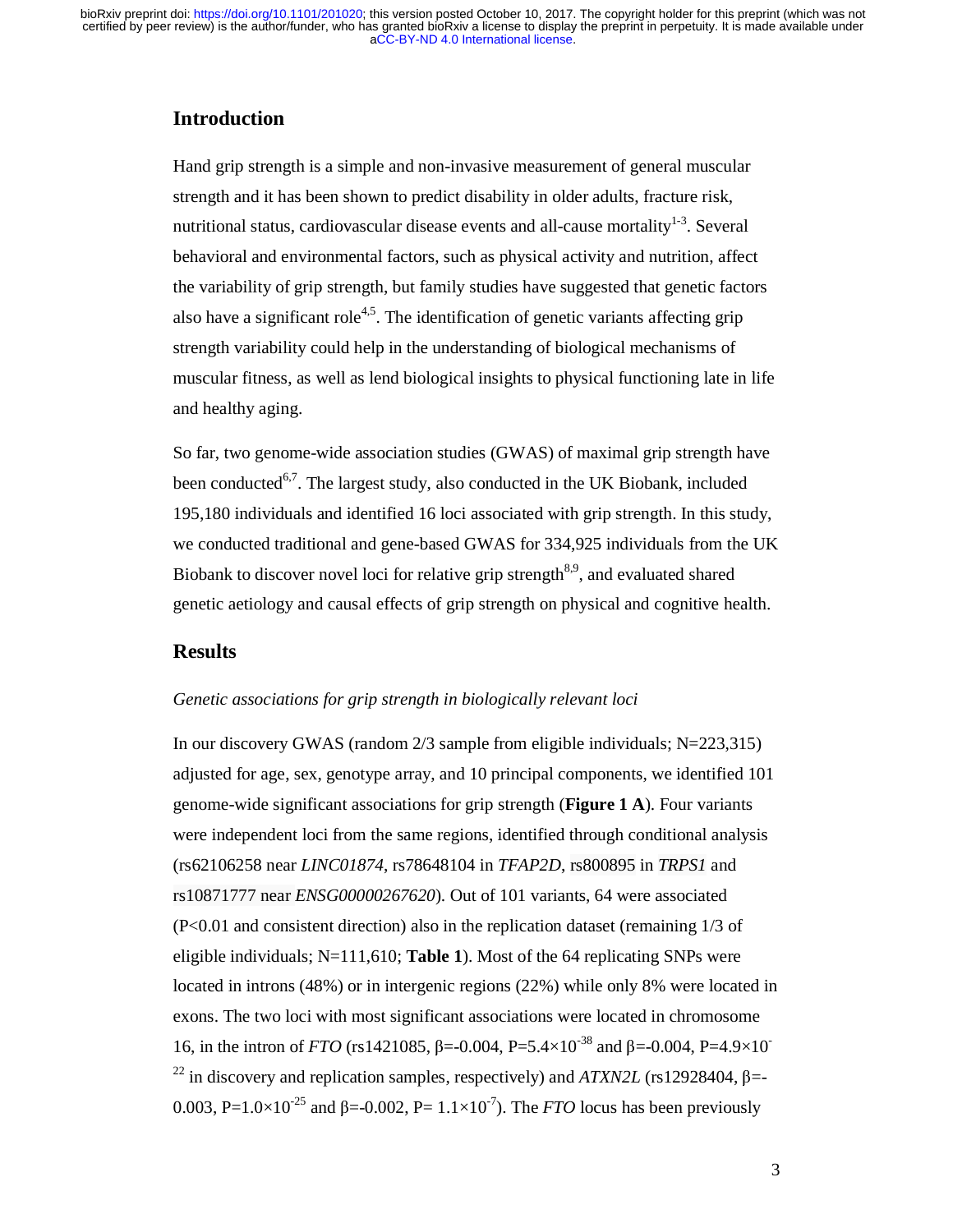shown to be associated with obesity<sup>10,11</sup> and lipids<sup>12</sup>, among other metabolic traits; and according to the OMIM database, mutations in this gene can also cause growth retardation, developmental delay, and facial dysmorphism. The other locus in chromosome 16 has been reported to be associated with intelligence in a recent large study<sup>13</sup>, and our lead variant has a high probability of being regulatory (Regulome score<sup>14</sup>=1b). This is also in close vicinity of *ATP2A1*, a gene involved in muscular contraction and relaxation and a causal gene for a muscle disorder called Brody disease, which is characterized by muscle cramping after exercise. A gene-based analysis of the discovery sample identified *ATP2A1* as the most significant gene for grip strength  $(P=3.9\times10^{-31}$ , **Figure 1 B**).

A nonsynonymous SNP in the exon of *SLC39A8* (rs13107325,  $\beta$ =-0.006, P=4.4×10<sup>-23</sup> and  $\beta$ =-0.005, P= 2.0×10<sup>-10</sup>), has been identified as a susceptibility variant for schizophrenia<sup>15</sup> and metabolic traits<sup>10,16</sup>. This variant had a CADD score<sup>17</sup> of 34.00, indicating deleterious effect, and mutations in *SLC39A8* are also known to cause a severe congenital disorder of glycosylation, characterized by delayed psychomotor development apparent from infancy, hypotonia, short stature, seizures, visual impairment, and cerebellar atrophy. Many other genes located in the loci we identified to be associated with grip strength also play roles in different developmental disorders (**Table S1**). These include patent ductus arteriosus, a form of congenital heart defect (*TFAP2B*), cleft lip (*TGFA*), myotonic dystrophy type 1, which is the most prevalent adult onset muscular dystrophy (*CELF1*), Pitt-Hopkins syndrome, which is characterized by intellectual disability, distinctive facial features, poor muscular development and abnormal breathing (*TCF4*), mental retardation with language impairment and with or without autistic features (*FOXP1*), Charcot-Marie-Tooth disease, characterized by distal limb muscle weakness and atrophy due to peripheral neuropathy (*KIF1B*), hyaline fibromatosis syndrome, characterized by abnormal growth of hyalinized fibrous tissue (*ANTXR2*), and congenital central hypoventilation syndrome (*BDNF*). Our top SNP in *BDNF* (rs6265, β=0.002,  $P=7.1\times10^{-10}$ ), is located in the exon of *BDNF* and has a high CADD score (CADD=24.1). This is an interesting gene as it encodes brain-derived neurotrophic factor, an important growth factor promoting neurogenesis. BDNF concentration are increased in response to exercise and decreased in neurodegenerative diseases<sup>18</sup>.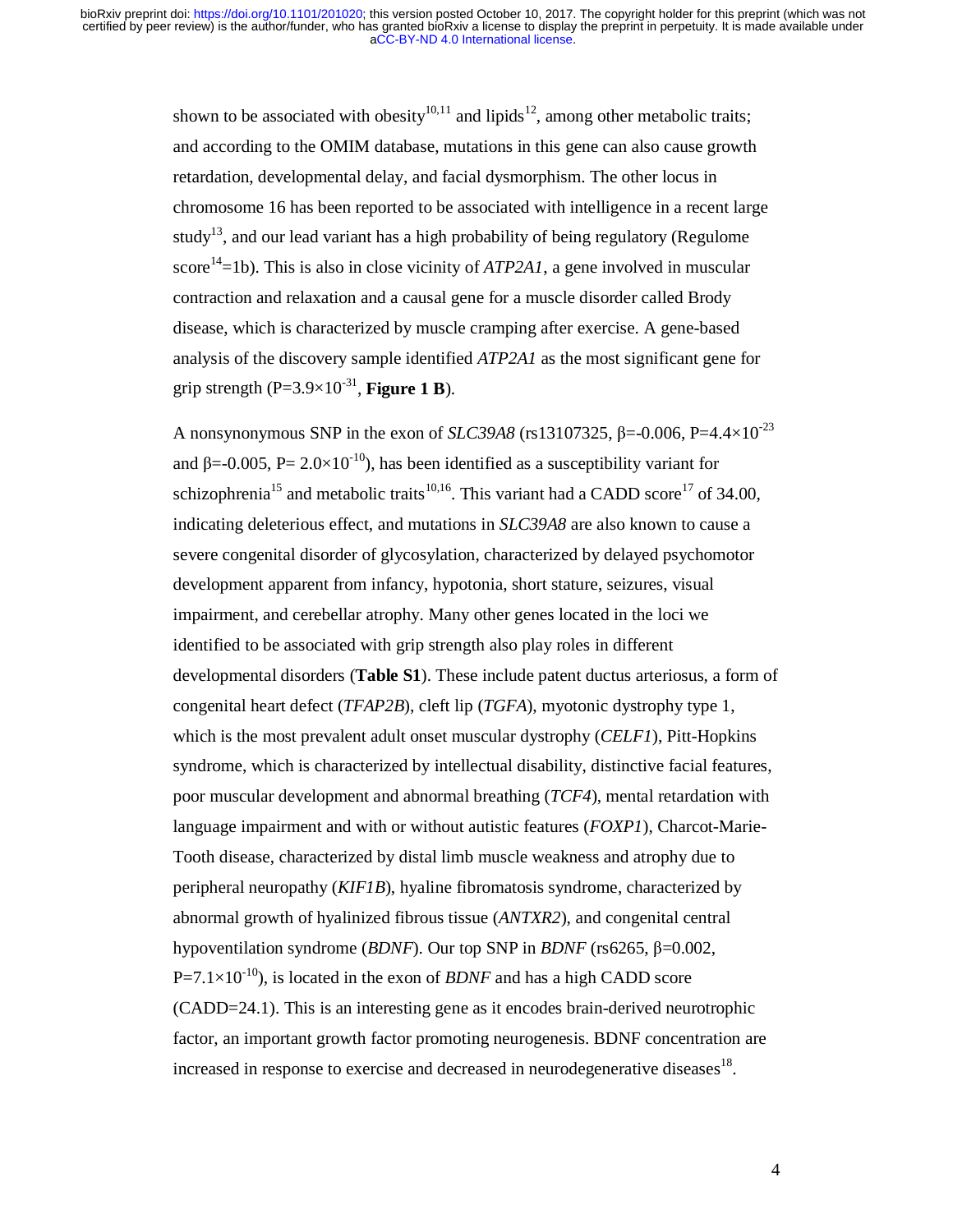To identify candidate genes regulated by the most associated grip strength variants, we used the Genotype-Tissue Expression (GTEx) database<sup>19</sup> for eQTL analyses. In 25 loci, we found evidence of at least one significant eQTL (FDR≤0.05, **Table S1**). The largest number of significant eQTLs was associated with gene expression in nerve (tibial), artery (tibial), and skin (sun-exposed lower leg). Seven variants had the most significant eQTL for the genes they we located in (*ADCY3*, *TGFA*, *BDNF*, *KIF1B*, *LRRC43*, *ARPP21*, *KIAA1598*).

Interestingly, some variants regulated the expression of other genes having a role in developmental abnormalities. The most significant eQTL was one of the lead variants, rs12928404 in *ATXN2L*, which had a significant association with the expression of adjacent *TUFM* gene in several tissues (lowest  $P=5.2\times10^{-69}$ , FDR=0.0003 for whole blood). Mutations in *TUFM* have previously been shown to cause combined oxidative phosphorylation deficiency 4, a syndrome consisting of intrauterine growth retardation, developmental regression, hypotonia and respiratory failure. Another interesting eQTL was rs6759321, which regulated *DARS* expression in thyroid (FDR=0.0002). *DARS* is a causal gene for another disorder including delayed motor development, mental retardation, among other features ("hypomyelination with brainstem and spinal cord involvement and leg spasticity"). Further, rs12599952 regulated the expression of *DHODH* in several tissues (lowest  $P=1.6\times10^{-11}$ , FDR=0.0003 for tibial artery), a gene responsible for Miller syndrome including severe micrognathia and several other developmental abnormalities.

#### *Genetic risk score analysis*

We then calculated a genetic risk score (GRS) as a weighted sum of the 101 grip strength variants identified in the discovery dataset and estimated its associations with the measures of fitness, general health and indicators of frailty<sup>20</sup> in the replication dataset. The GRS was significantly associated cardiorespiratory fitness (VO<sub>2</sub>,  $\beta$ =0.20 per SD in GRS, SE=0.02, P=3.1×10<sup>-19</sup>), objective measurement of physical activity (average acceleration measured with a wrist-worn accelerometer,  $\beta = 0.02$ , SE=0.006, P=0.003), self-reported good or excellent overall health ( $\beta$ =0.07, SE=0.007, P=1.3×10<sup>-22</sup>), and fluid intelligence score (β=0.01, SE=0.005, P=0.005). The significant inverse associations were observed with slow walking speed  $(\beta = 0.11)$ , SE=0.01, P=1.1×10<sup>-20</sup>), frequent feelings of tiredness / lethargy in last 2 weeks ( $\beta$ =-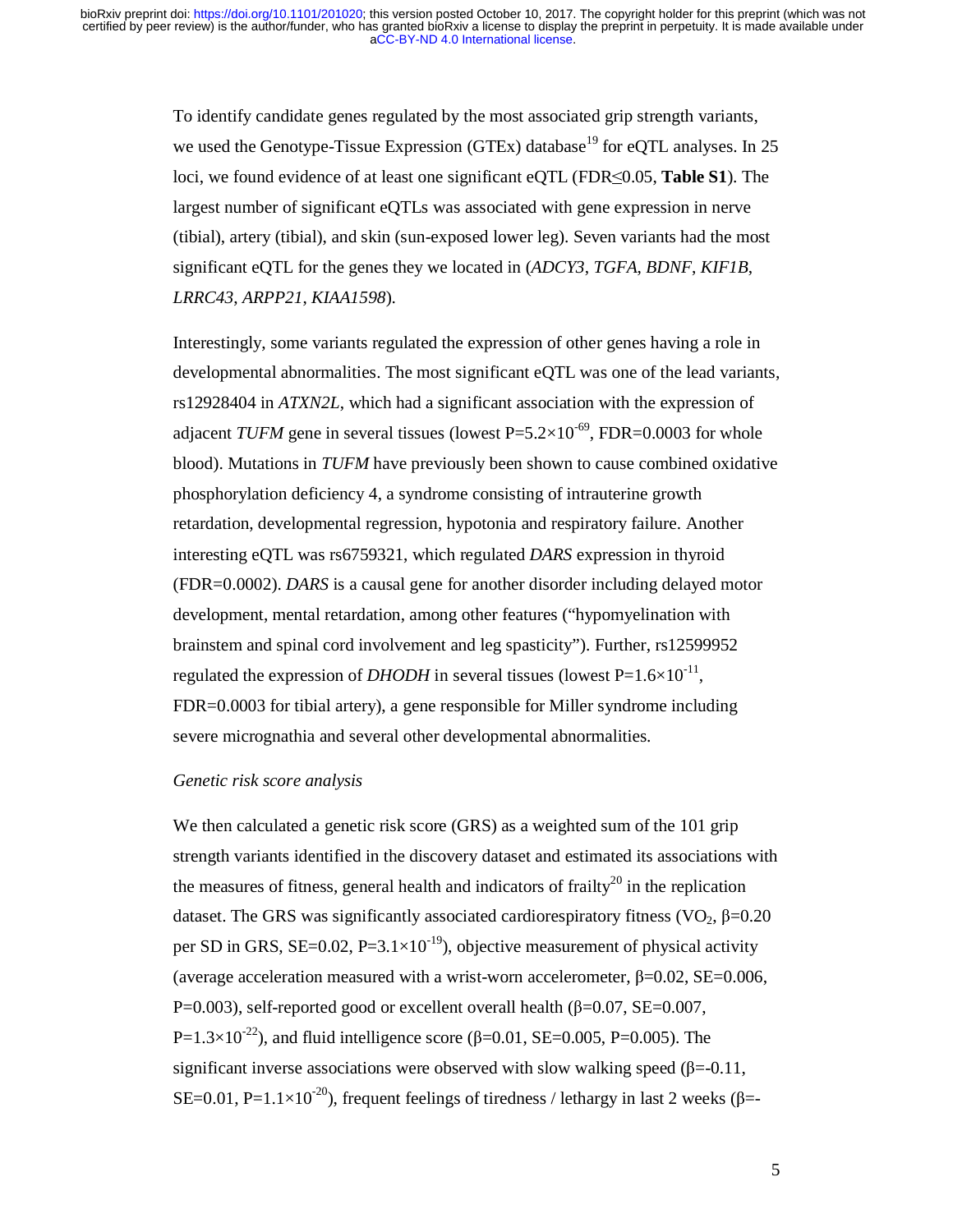0.03, SE=0.006, P=1.4×10<sup>-5</sup>), falls during the last year ( $\beta$ =-0.04, SE=0.008, P=8.5×10<sup>-8</sup>), weight loss during the last year (β=-0.04, SE=0.008, P=8.5×10<sup>-8</sup>), and reaction time  $(\beta = 0.01, SE = 0.003, P = 1.6 \times 10^{-5})$ . All association remained significant after multiple testing correction (alpha threshold  $= 0.05/9$ ).

To evaluate the causality of grip strength on these outcomes, we applied Mendelian Randomization (MR) analysis with two-stage regression. This analysis supported causal effects for all tested outcomes (**Table 2**). Weak instrument test was rejected for all models, indicating that the GRS was powerful enough to detect the causal effect. Durbin-Wu-Hausman test indicated significant endogeneity for cardiorespiratory fitness and weight loss, suggesting the presence of some unmeasured confounding.

#### *Meta-analysis*

To maximize power for pathway analyses and to suggest additional associations, we also performed a meta-analysis of the discovery and replication samples. This analysis revealed 139 independent loci reaching genome-wide significance for grip strength (**Table S2**). These variants combined explained 1.1% of the grip strength variance in the UK Biobank (which could constitute an overestimation due to Winner's curse, as the variants were discovered in this sample). Based on LD-score regression of meta-analyzed results, the genome-wide "chip" heritability of grip strength was 0.13 (SE $\Box$ = $\Box$ 0.004). We observed significant inflation of P-values  $(\lambda_{\text{GC}}=1.55)$ , but the LD-score regression intercept of 0.9 suggested that this was due to polygenicity, rather than population stratification.

Using the full distribution of SNP P-values from the meta-analysis, we observed a significant positive relationship between genes highly expressed in brain and genetic associations for grip strength (**Figure 2**). When using only the prioritized genes (based on positional mapping) in meta-analysis as input genes, we observed the most significant enrichment of differentially expressed genes in muscle (P=0.003 for up and down regulated, adjusted P=0.10). Further, the proportion of overlapping genes in GO biological processes gene sets was highest for "go regulation of skeletal muscle contraction" (overlapping genes *GSTM2*, *CASO1*, *ATP2A1*,  $P=6.3\times10^{-5}$ , adjusted P=0.009), which is described as any process that modulates the frequency, rate or extent of skeletal muscle contraction.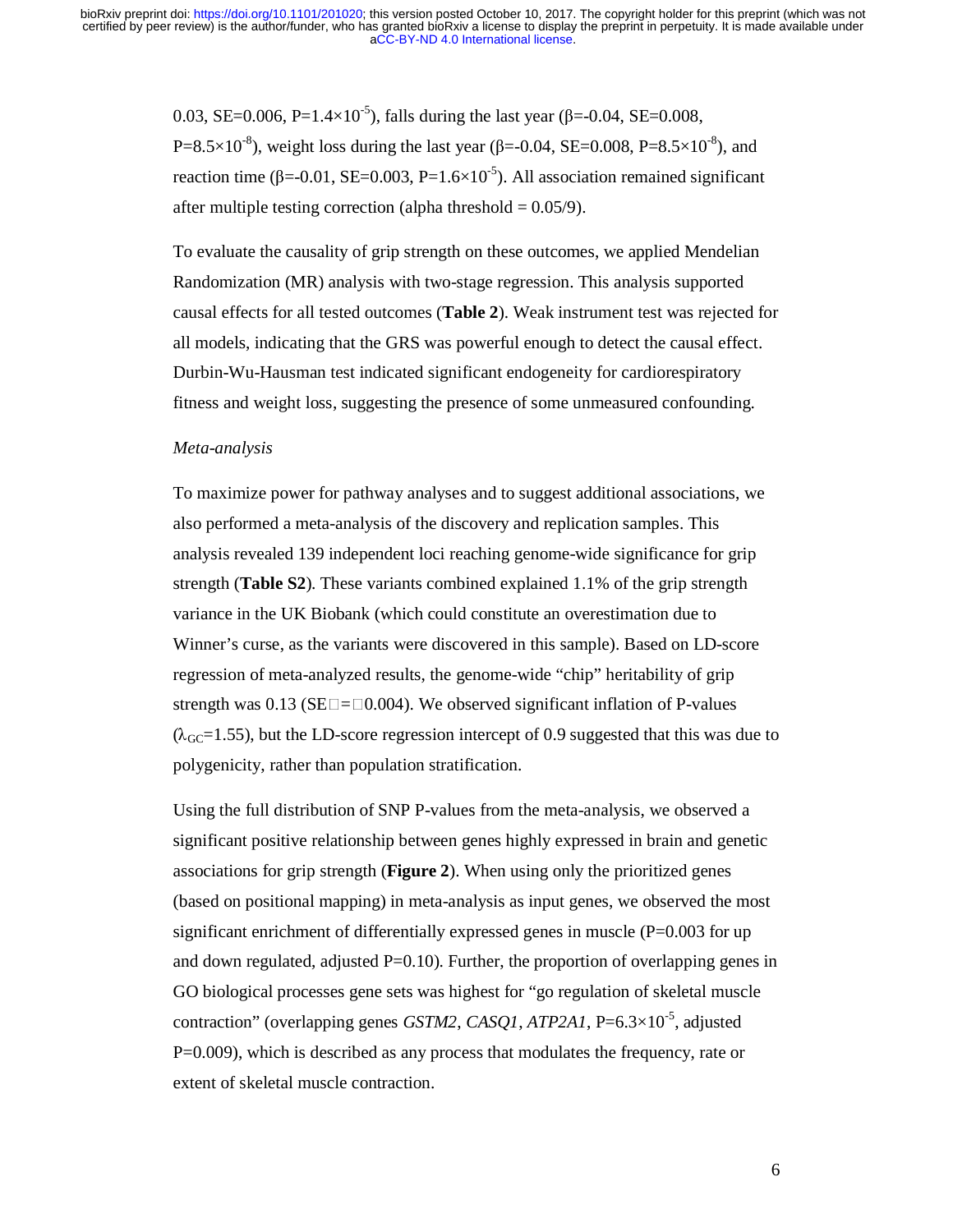#### *Genetic correlations*

To evaluate genome-wide heritability  $(h^2_{g})$ , partitioned heritability by functional categories, and genetic correlation between other traits, we applied LD-score regression<sup>21-24</sup> on the results from our meta-analysis. In line with 17 complex diseases and traits analyzed by Finucane et al.<sup>24</sup>, we identified strong enrichment of grip strength loci in conserved regions (proportion of heritability / proportion of SNPs = 15.6, P=5.0 $\times$ 10<sup>-20</sup>, FDR=2.6 $\times$ 10<sup>-18</sup>). When testing for genetic correlations between grip strength and all traits in LD  $Hub^{23}$ , we observed significant genetic correlations with 78 traits (**Figure 3**), of which most of them were cardiometabolic traits. The strongest negative correlations were observed with obesity measures and leptin. Interestingly, strong negative correlations were also detected with attention deficit hyperactivity disorder and depressive symptoms. The strongest positive correlations were observed with parent's age at death, high-density lipoprotein, years of schooling and forced vital capacity.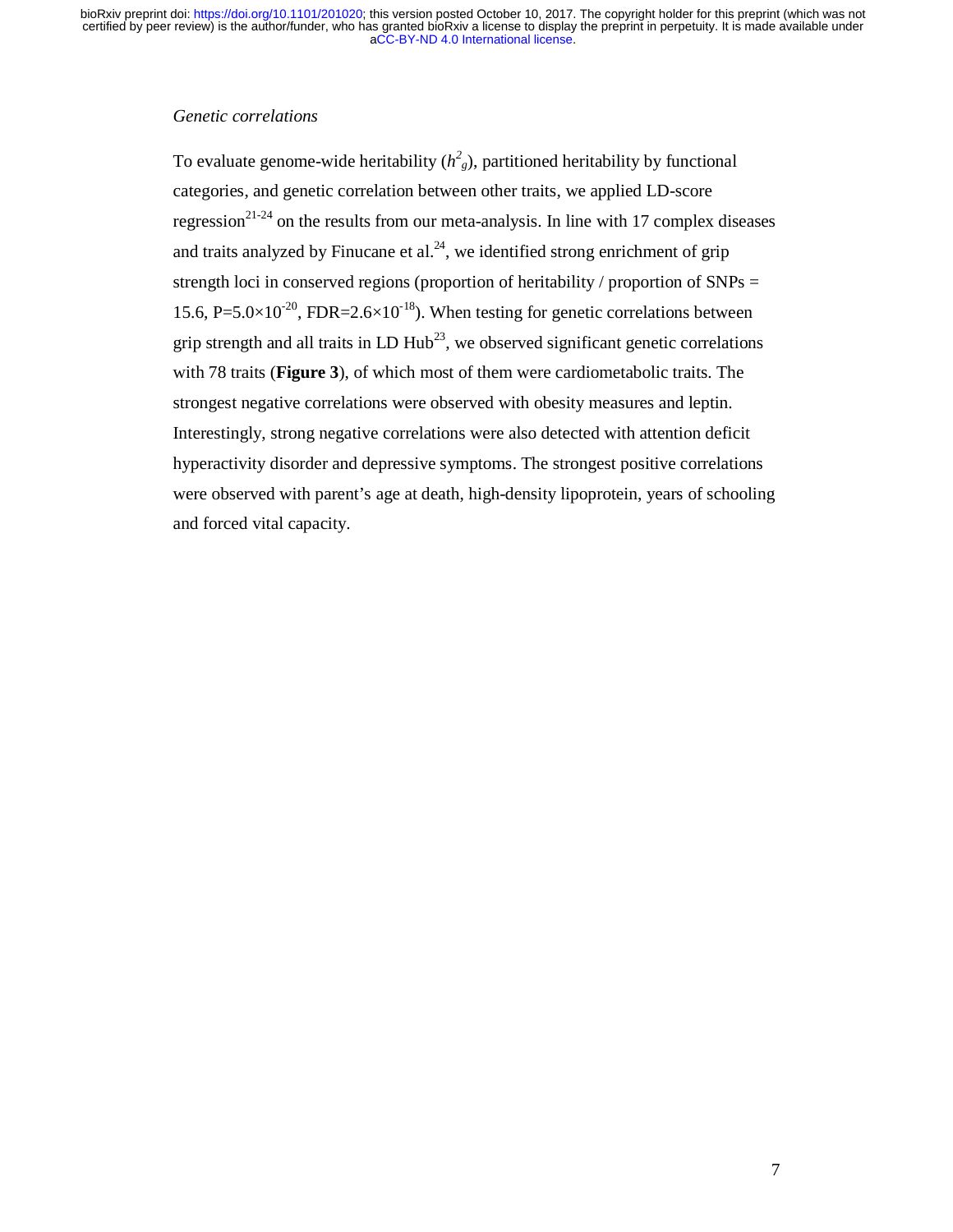### **Discussion**

In this largest GWAS to date for grip strength, we report 64 loci robustly associated with grip strength. Many of the lead SNPs were located in or near genes known to have a function in developmental disorders, and one of the most significant genes based on gene-based analysis (*ATP2A1*) encodes SERCA1, the critical enzyme in calcium uptake to the sarcoplasmic reticulum, which plays a major role in muscle contraction and relaxation. The largest number of significant eQTLs was observed for tibial nerve and several genes regulated by our top SNPs play a role in neurodevelopmental abnormalities or brain function. Further, grip strength was causally related to fitness, physical activity and other indicators of frailty, including cognitive performance scores. In our meta-analysis of discovery and replication samples, the number of significant loci reached 139 independent variants, and we showed that genes in these loci have a significant enrichment of gene expression in brain. Finally, we observed inverse genetic correlations with cardiometabolic traits, but also attention deficit hyperactivity disorder and depressive symptoms; and positive correlation with parents' age of death and education.

Our results allow us to draw several conclusions. First, it is well known that muscular strength depends not only on the quantity of the involved muscles, but also on the ability of the nervous system to appropriately recruit the muscle cells<sup>25</sup>. Thus, this is concordant with our results showing the brain as the most important organ regulating muscular strength. Second, the underlying biology of grip strength points to genes with a known role in muscle and brain function, and neuro-developmental disorders, many of them which are characterized by disturbances in motor development and intellectual disability. Further, our causal and genetic correlation analyses suggest shared genetic aetiology between muscular strength and cognitive performance, which is concordant with observational and experimental findings about the beneficial effects of exercise training on brain health<sup>18</sup>. The underlying biological mechanisms could relate to the stimulating effects of exercise in the brain, promoting neuroplasticity. This hypothesis also gets support in an evolutionary context<sup>26</sup>. Finally, the existing literature shows that higher grip strength is associated with lower risk of all-cause and cardiovascular mortality<sup>1</sup>, which is consistent with our findings of high positive genetic correlation with parents' age of death, negative correlation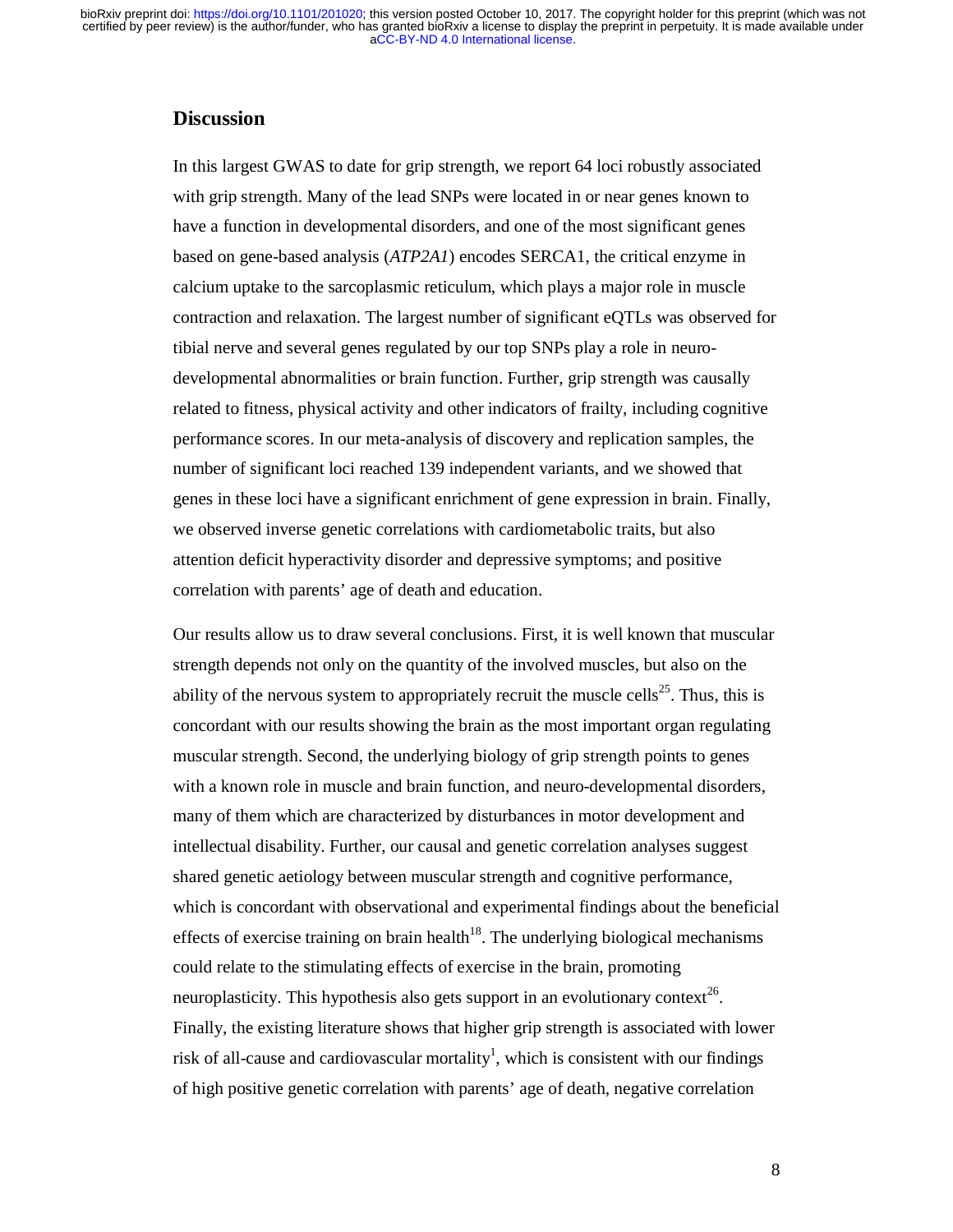with several cardiometabolic traits and causal effects of grip strength on frailty. These findings suggest that maintaining good strength has a key role in physiological functioning and healthy aging.

The main strengths of this study include a very large sample size, which enabled us to detect a much larger number of genetic variants compared to previous studies<sup>6,7</sup>. We also used relative grip strength as our phenotype, which is less confounded by body size and more suitable to reflect general muscular fitness than maximal grip strength. Our study also has some limitations. First, the response rate in UK Biobank was low  $(5.5\%)$ , and the generalizability of results is unknown<sup>27</sup>. Second, even though grip strength is a commonly used proxy for muscular fitness, it captures mainly upper body strength, especially when measured in sitting position. However, it is highly correlated with knee extension muscle strength ( $r = 0.77$  to  $0.81$ )<sup>28</sup>; and due its feasibility, it is convenient proxy for muscular strength in large samples, which are required in genetic association studies. Finally, our GWAS were conducted in unrelated European samples only to avoid population stratification. Thus, the generalizability to other ethnicities is unknown.

In conclusion, we identified a large number of genetic loci associated with hand grip strength providing insights of biological processes involved in individual variation in muscular strength and providing clues for discovery of new treatments for musclerelated diseases. Our results highlight the central role of nervous system in strength performance and the importance of maintaining muscular strength to prevent agerelated physical and cognitive decline.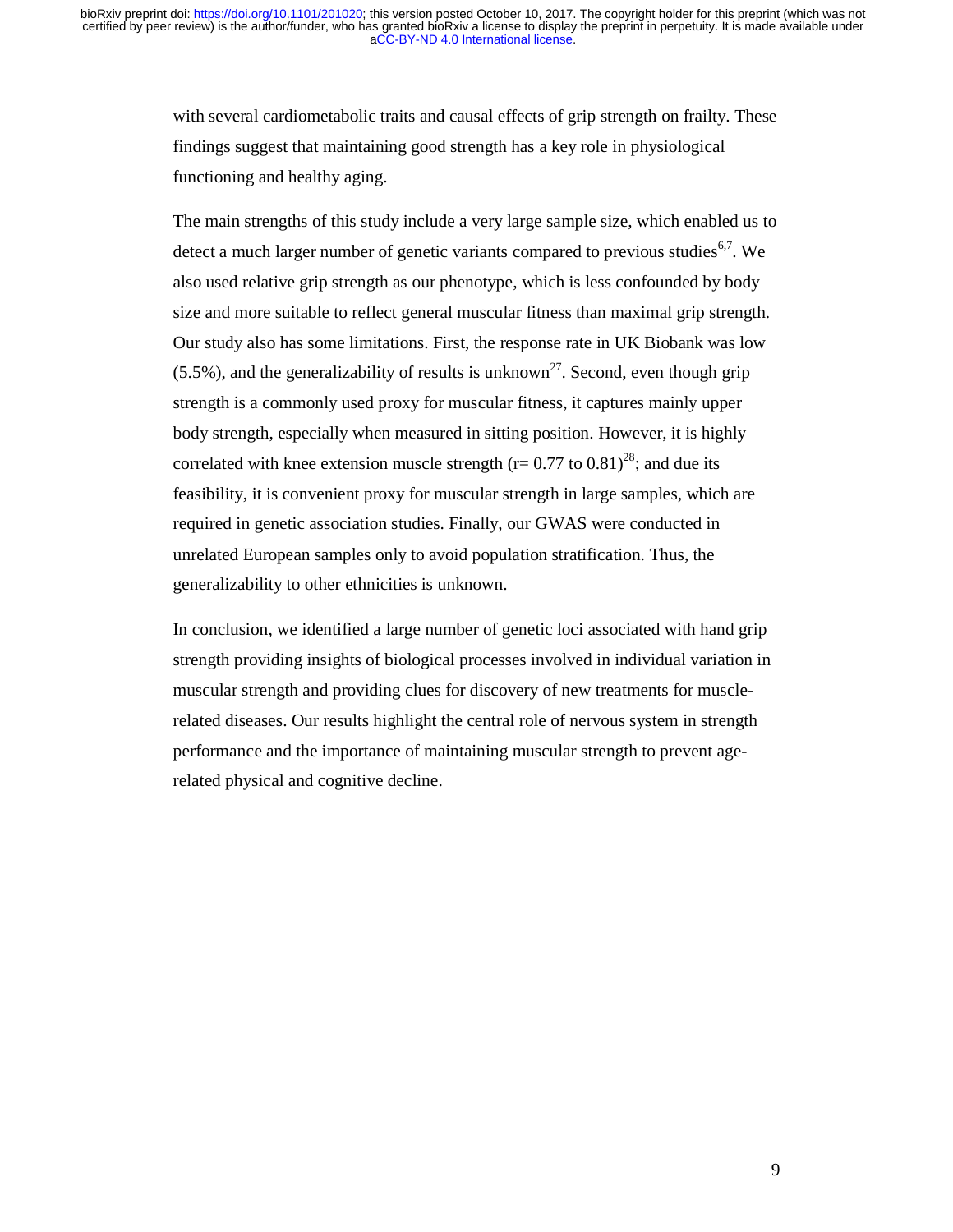### **Material and Methods**

#### *Study sample*

The UK Biobank is a large longitudinal cohort including over 500,000 individuals aged 40-69 years. Participants were enrolled in 22 study centers located in England, Scotland and Wales during 2006-2010. Extensive baseline data on medical history, health behavior, and physical measurements were collected by questionnaires and clinical examination. Participants also provided samples blood, urine and saliva and have agreed to have their future health, including disease events, monitored. The UK Biobank study was approved by the North West Multi-Centre Research Ethics Committee and all participants provided written informed consent to participate in the UK Biobank study. The study protocol is available online<sup>29</sup>.

#### *Phenotypes*

Grip strength was measured in a sitting position using a Jamar J00105 hydraulic hand dynamometer. This measures grip force without movement and adjusts the participant's hand size. The participants were asked to squeeze the device as hard as they could for three seconds, and the maximum value that was reached during that time was recorded. Both hands were measured in turn (UK Biobank field ID 46 for left and 47 for right hand). Due to its high correlations with body size measurements, relative grip strength (absolute strength corrected for body size) has been suggested to be more accurate measurement of strength. Strength might be higher in obese individuals, but the relative strength (muscle strength per kilogram of body weight) is much lower $8,9,30$ . Thus, we calculated relative grip strength as an average of measurements of right and left hand divided by weight (ID  $21002$ )<sup>8,9</sup>. Weight was measured with bioelectrical impedance analysis (BIA) Tanita BC418MA. Standing height was measured using a Seca 202 device for participants standing barefoot. Objective measurement of physical activity was measured with Axivity AX3 wristworn triaxial accelerometer $31$ . Cardiorespiratory fitness was measured with the cycle ergometry on a stationary bike (eBike, Firmware v1.7). We calculated net oxygen consumption  $(VO<sub>2</sub>)$  from individuals' body weight and maximum workload using the equation  $VO_2=7+10.8$ (workload)/weight<sup>32</sup>. Fluid intelligence score was calculated as a sum of the number of correct answers given to the 13 fluid intelligence questions.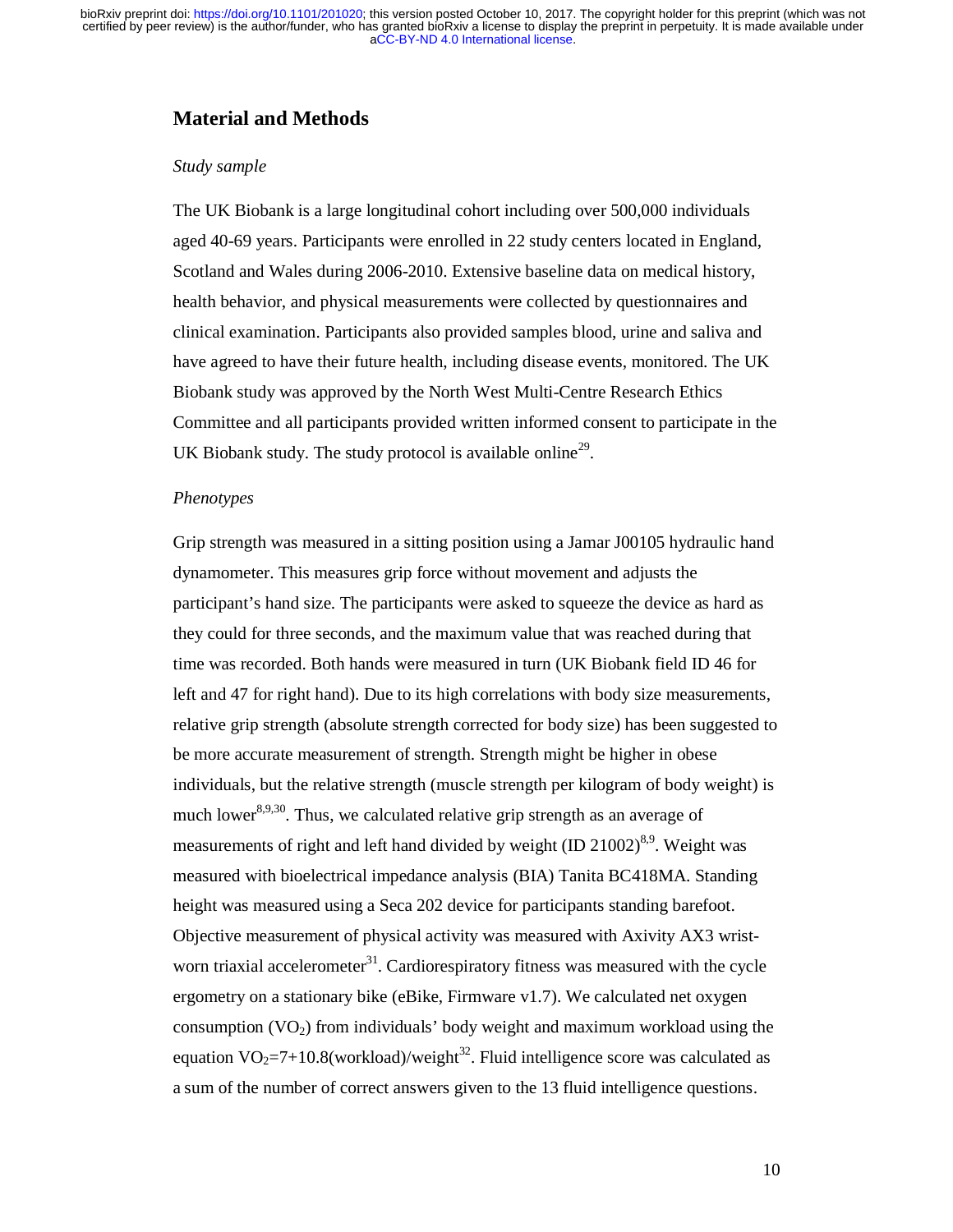Reaction time was determined as mean time to correctly identify matches in snap reaction speed game. The categorical variables of self-reported general health and frailty indicators were recoded to binary variables; overall health: good or excellent, 1, others, 0; slow walking speed: slow pace, 1, others, 0; feelings of tiredness / lethargy in last 2 weeks was defined: more than half of the days or more frequently, 1, others, 0; falls during the last year: one or more falls, 1, others, 0; and weight loss during the last year, yes – lost weight, 1, others, 0.

#### *Genotypes*

Genotyping was performed with the UK BiLEVE and UK Biobank Axiom arrays (Affymetrix Research Services Laboratory, Santa Clara, California, USA) including 807,411 and 825,927 markers, respectively. Initial quality control (QC) was conducted centrally by the UK Biobank, and has been described in detail by Bycroft et al<sup>33</sup>. In short, poor quality genetic markers were detected based on statistical tests for batch effects, plate effects, departures from Hardy-Weinberg Equilibrium (HWE), sex effects, array effects, and discordance. Poor quality samples were identified based on the metrics of missing rate and heterozygosity. After quality control, the data consisted of 488,377 samples (N=49,950 and 438,427 individuals with the UK BiLEVE and UK Biobank Axiom arrays, respectively) and 805,426 single nucleotide polymorphisms (SNPs), which were the imputed with IMPUTE2 by using both HRC and 1000 Genomes Phase 3 merged with the UK10K haplotype reference panels, so that the HRC was preferred for SNPs present in both panels. In our analysis, we used July 2017 release of the imputed genetic marker data, by excluding genetic markers imputed with the  $UK10K + 1000$  Genomes reference panel due to reported imputation error. We further excluded genetic markers with minor allele count ≤30 and imputation quality <0.8. Thus, the total number of genetic markers included in our analysis was 15,275,733. Further, we included only unrelated individuals with selfreported British descent and European/Caucasian ethnicity based on principal component analysis.

#### *Association analysis*

The discovery GWAS was carried out in the random sample of 223,315 individuals. Analysis was performed with a linear regression by using  $PLINK^{34}$  (version 2.0) assuming an additive model for association between phenotypes and genotype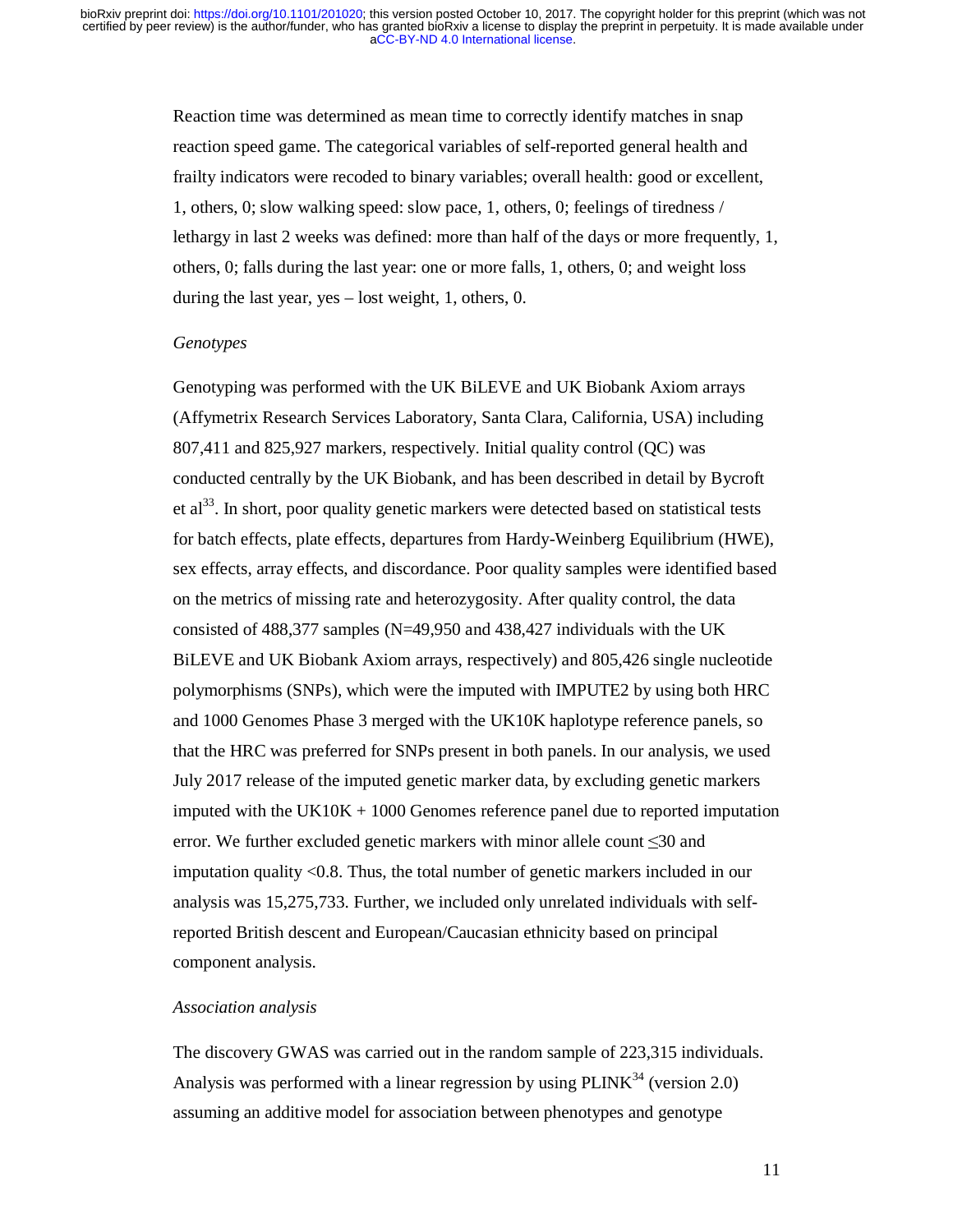dosages. For top loci, we performed a conditional analysis for a region around the lead SNP to identify additional independent variants. For replication, we used the remaining data of 111,610 individuals. Age, sex, genotype array and 10 principal components were used as covariates. Finally, we conducted an inverse-variance weighted fixed-effect meta-analysis with METAL software<sup>35</sup> to reveal additional genetic variants associated with grip strength.

#### *Functional annotation*

We mapped the genomic positions of all replicated lead SNPs from our discovery analysis and annotated them with the closest gene with ANNOVAR. We used OMIM database to search for known genetic disorders for mapped genes. In addition, we obtained CADD scores<sup>17</sup>, the score of deleteriousness of SNPs predicted by 63 functional annotations, and RegulomeDB scores<sup>14</sup>, representing regulatory functionality of SNPs based on eQTLs and chromatin marks. SNPs were also mapped with tissue-specific gene expression levels by utilizing GTEx database<sup>19</sup>. We searched for significant eQTLs (FDR  $\leq$  0.05) across all available tissues.

Gene-based association test was computed by MAGMA (v.  $1.6$ )<sup>36</sup>, by mapping SNPs into 18,225 protein-coding genes, and then testing the joint association of all markers in the gene with grip strength with a multiple linear principal components regression. Bonferroni-correction was used to define genome-wide significance (alpha threshold  $= 0.05/18,225$ . To evaluate enrichment in tissue-specific gene expression, we tested for association between all genetic associations from meta-analysis and gene expression in a specific tissue types by averaging gene-expression per tissue type. Gene set enrichment analysis was conducted for prioritized genes (based on position) in meta-analysis. Gene sets were obtained from MsigDB (v. 5.2) and multiple test correction was performed for each category.

Analyses were conducted with FUMA platform $37$  using functions SNP2GENE and GENE2FUNC.

#### *Genetic risk score analyses*

We included 101 independent, genome-wide significant SNPs identified in our discovery sample for our GRS analysis. The GRS was calculated as a weighted sum of the grip strength increasing alleles, by using the effect sizes from the discovery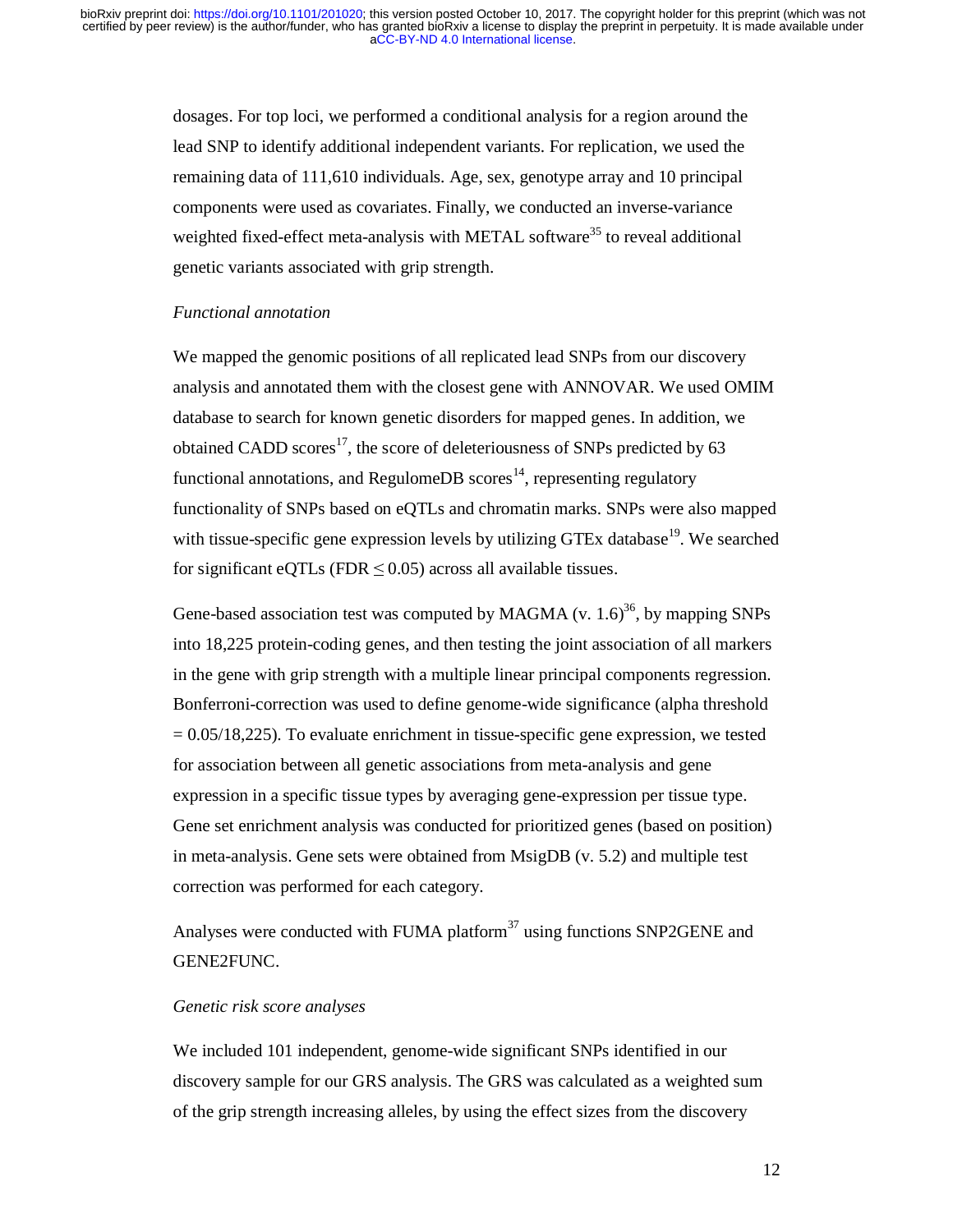analysis as weights. We evaluated the association between the GRS and cardiorespiratory fitness, objective measurement of physical activity, fluid intelligence score and reaction time with linear regression models adjusted for age, sex, genotype array and 10 principal components. The outcome variables were rank transformed to normal distribution. The associations between the GRS and selfreported overall health, slow walking speed, frequent feelings of tiredness / lethargy in last 2, falls during the last year, and weight loss during the last year were analyzed with logistic regression models adjusted for age, sex, genotype array and principal components.

We then performed causal analysis with two-stage regression. In the first stage, a conventional regression was used to assess the association between the GRS and observed grip strength (adjusting for the same covariates as above). Then, the predicted value of the trait from the model was used as an independent variable in the second stage, where the dependent variable was the trait of interest (e.g. physical activity). The beta coefficient from the second regression reflects an unconfounded effect of genetically determined grip strength on the outcome. Endogeneity, the difference between the causal estimate and the observed effect size, was examined by Durbin-Wu-Hausman. The analysis was conducted with the R-package AER.

#### *LD-score regression*

By leveraging genome-wide information from our meta-analysis, we used LD-score regression<sup>21-24</sup> to estimate heritability of grip strength, to evaluate partitioned heritability by functional categories and to identify genetic correlation with other traits. LD-score regression was conducted using the summary statistics from the metaanalysis of discovery and replication. We used pre-calculated European LD scores and restricted SNPs to those found in HapMap Phase III to ensure good quality imputation. We conducted partitioned heritability analysis using 24 main annotations described by Finucane et al.<sup>24</sup>. Enrichment was defined as the proportion of SNP heritability explained divided by the proportion of SNPs in each functional category. We considered FDR  $\leq 0.05$  to indicate statistically significant enrichments. Genetic correlation was tested against all traits in LD  $Hub^{23}$ . To identify significant genetic correlations, we set the P-value threshold based on Bonferroni correction (0.05/231).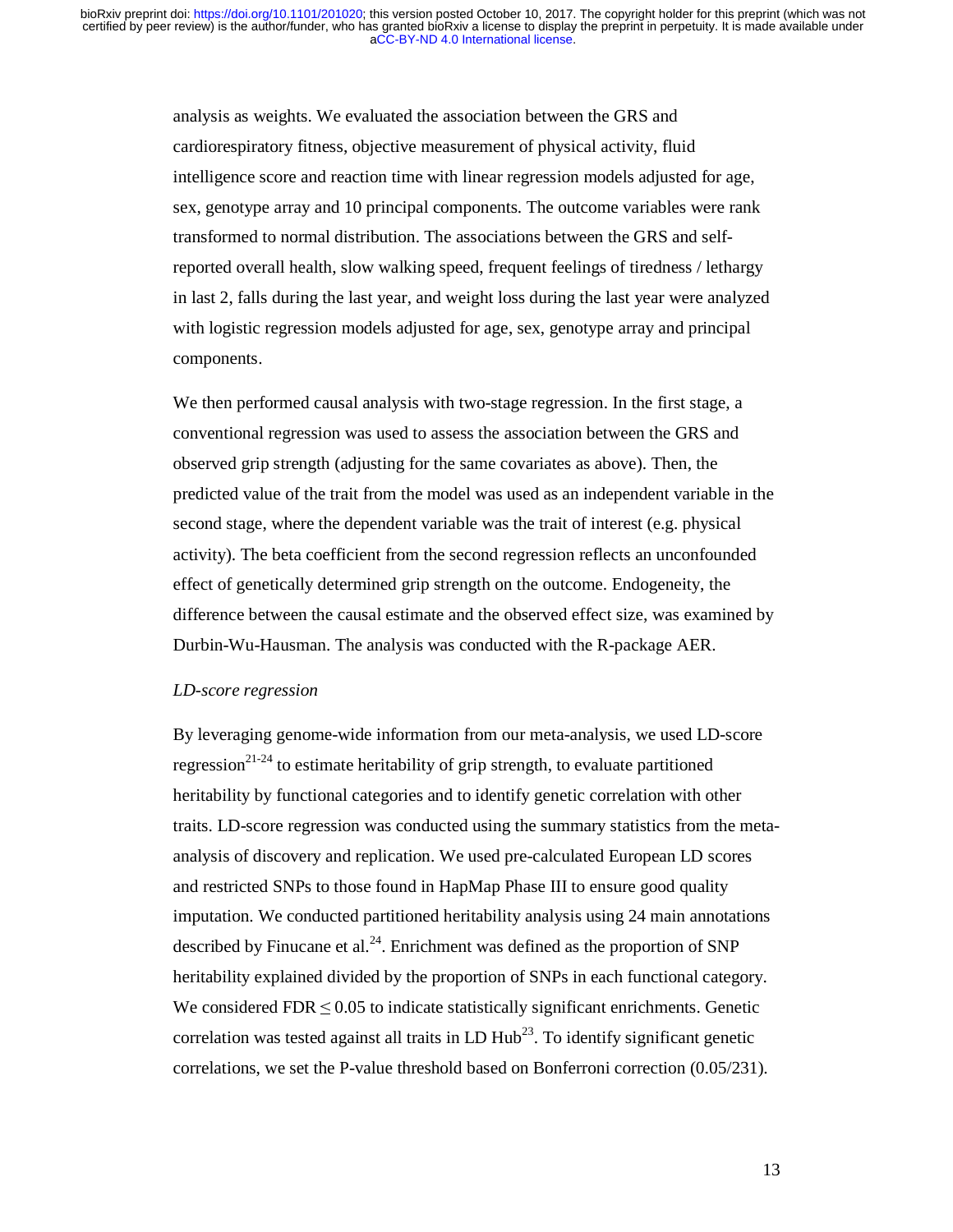# **Acknowledgements**

This research has been conducted using the UK Biobank Resource under Application Number 13721. The Genotype-Tissue Expression (GTEx) Project was supported by the Common Fund of the Office of the Director of the National Institutes of Health, and by NCI, NHGRI, NHLBI, NIDA, NIMH, and NINDS. The data used for the analyses described in this manuscript were obtained from the GTEX Portal on 08/28/17. Some of the computing for this project was performed on the Sherlock cluster. We would like to thank Stanford University and the Stanford Research Computing Center for providing computational resources and support that contributed to these research results. The research was performed with support from National Institutes of Health (1R01HL135313-01; 1R01DK106236-01A1), Knut and Alice Wallenberg Foundation (2013.0126), Finnish Cultural Foundation, Finnish Foundation for Cardiovascular Research and Emil Aaltonen Foundation.

### **Conflicts of interests**

Erik Ingelsson is a scientific advisor for Precision Wellness and Olink Proteomics for work unrelated to the present project.

# **Authors' contributions**

Design of the study: ET, DA, AS, DW, EA, EI; Analysis and interpretation of data: ET, SG; Drafting the manuscript: ET; Critical revision of the manuscript: all authors; Final approval of the version to be published: all authors.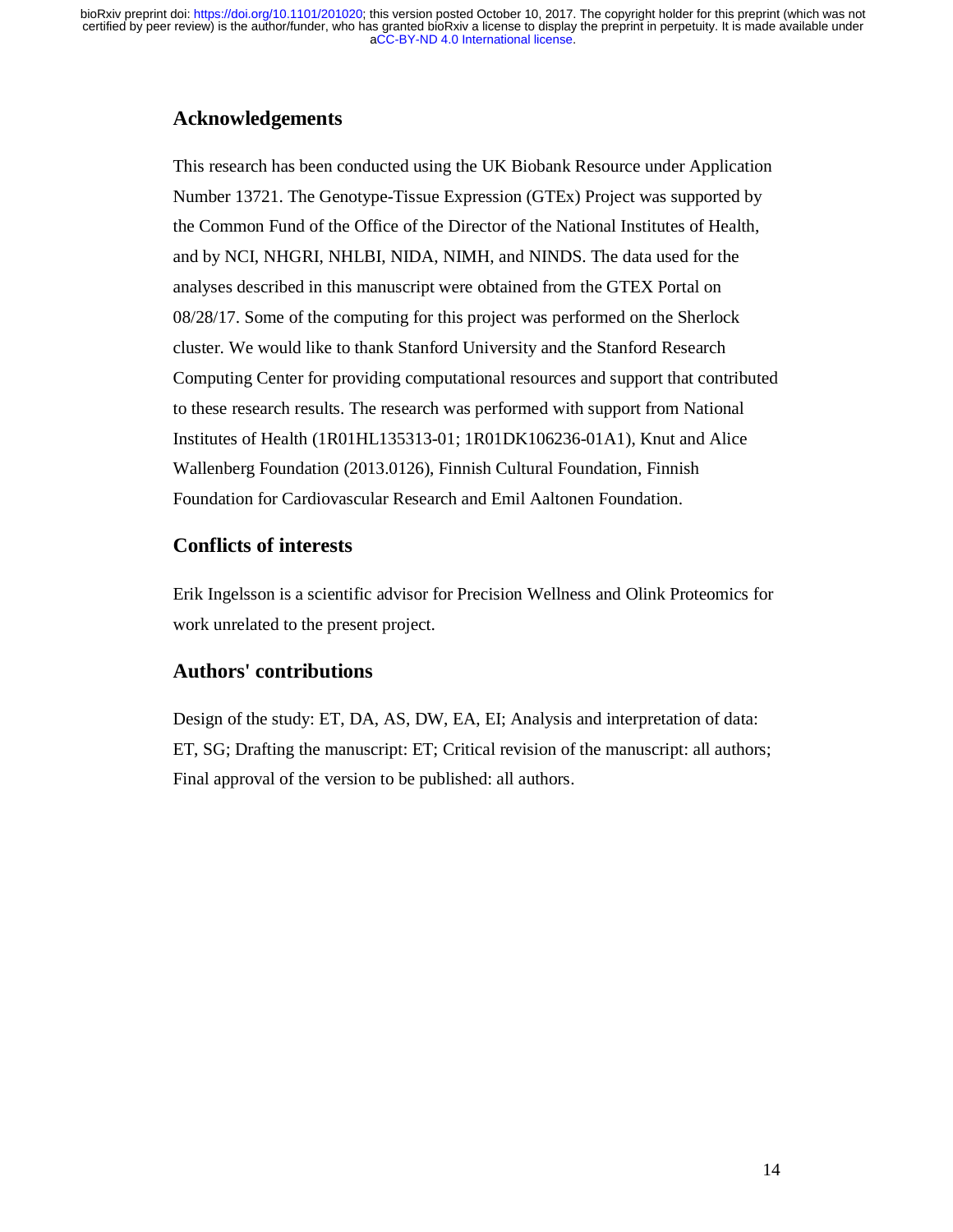### **References**

- 1. Leong DP, Teo KK, Rangarajan S, Lopez-Jaramillo P, Avezum A, Jr., Orlandini A, et al. Prognostic value of grip strength: findings from the Prospective Urban Rural Epidemiology (PURE) study. Lancet 2015; 386: 266-273. doi: 10.1016/S0140-6736(14)62000-6.
- 2. Norman K, Stobaus N, Gonzalez MC, Schulzke JD, Pirlich M. Hand grip strength: outcome predictor and marker of nutritional status. Clin Nutr 2011; 30: 135- 142. doi: 10.1016/j.clnu.2010.09.010.
- 3. Cheung CL, Tan KC, Bow CH, Soong CS, Loong CH, Kung AW. Low handgrip strength is a predictor of osteoporotic fractures: cross-sectional and prospective evidence from the Hong Kong Osteoporosis Study. Age (Dordr) 2012; 34: 1239-1248. doi: 10.1007/s11357-011-9297-2.
- 4. Silventoinen K, Magnusson PK, Tynelius P, Kaprio J, Rasmussen F. Heritability of body size and muscle strength in young adulthood: a study of one million Swedish men. Genet Epidemiol 2008; 32: 341-349. doi: 10.1002/gepi.20308.
- 5. Matteini AM, Fallin MD, Kammerer CM, Schupf N, Yashin AI, Christensen K, et al. Heritability estimates of endophenotypes of long and health life: the Long Life Family Study. J Gerontol A Biol Sci Med Sci 2010; 65: 1375-1379. doi: 10.1093/gerona/glq154.
- 6. Matteini AM, Tanaka T, Karasik D, Atzmon G, Chou WC, Eicher JD, et al. GWAS analysis of handgrip and lower body strength in older adults in the CHARGE consortium. Aging Cell 2016; 15: 792-800. doi: 10.1111/acel.12468.
- 7. Willems SM, Wright DJ, Day FR, Trajanoska K, Joshi PK, Morris JA, et al. Largescale GWAS identifies multiple loci for hand grip strength providing biological insights into muscular fitness. Nat Commun 2017; doi: 10.1038/ncomms16015.
- 8. Choquette S, Bouchard DR, Doyon CY, Sénéchal M, Brochu M, Dionne I. Relative strength as a determinant of mobility in elders 67–84 years of age. A NuAge study: Nutrition as a determinant of successful aging. J Nutr Health Aging 2009; 1-6. doi: 10.1007/s12603-009-0132-8.
- 9. Lawman HG, Troiano RP, Perna FM, Wang CY, Fryar CD, Ogden CL. Associations of Relative Handgrip Strength and Cardiovascular Disease Biomarkers in U.S. Adults, 2011-2012. Am J Prev Med 2016; 50: 677-683. doi: 10.1016/j.amepre.2015.10.022.
- 10. Locke AE, Kahali B, Berndt SI, Justice AE, Pers TH, Day FR, et al. Genetic studies of body mass index yield new insights for obesity biology. Nature 2015; 518: 197-206. doi: 10.1038/nature14177.
- 11. Shungin D, Winkler TW, Croteau-Chonka DC, Ferreira T, Locke AE, Magi R, et al. New genetic loci link adipose and insulin biology to body fat distribution. Nature 2015; 518: 187-196. doi: 10.1038/nature14132.
- 12. Willer CJ, Schmidt EM, Sengupta S, Peloso GM, Gustafsson S, Kanoni S, et al. Discovery and refinement of loci associated with lipid levels. Nat Genet 2013; 45: 1274-1283. doi: 10.1038/ng.2797.
- 13. Sniekers S, Stringer S, Watanabe K, Jansen PR, Coleman JRI, Krapohl E, et al. Genome-wide association meta-analysis of 78,308 individuals identifies new loci and genes influencing human intelligence. Nat Genet 2017; 49: 1107- 1112. doi: 10.1038/ng.3869.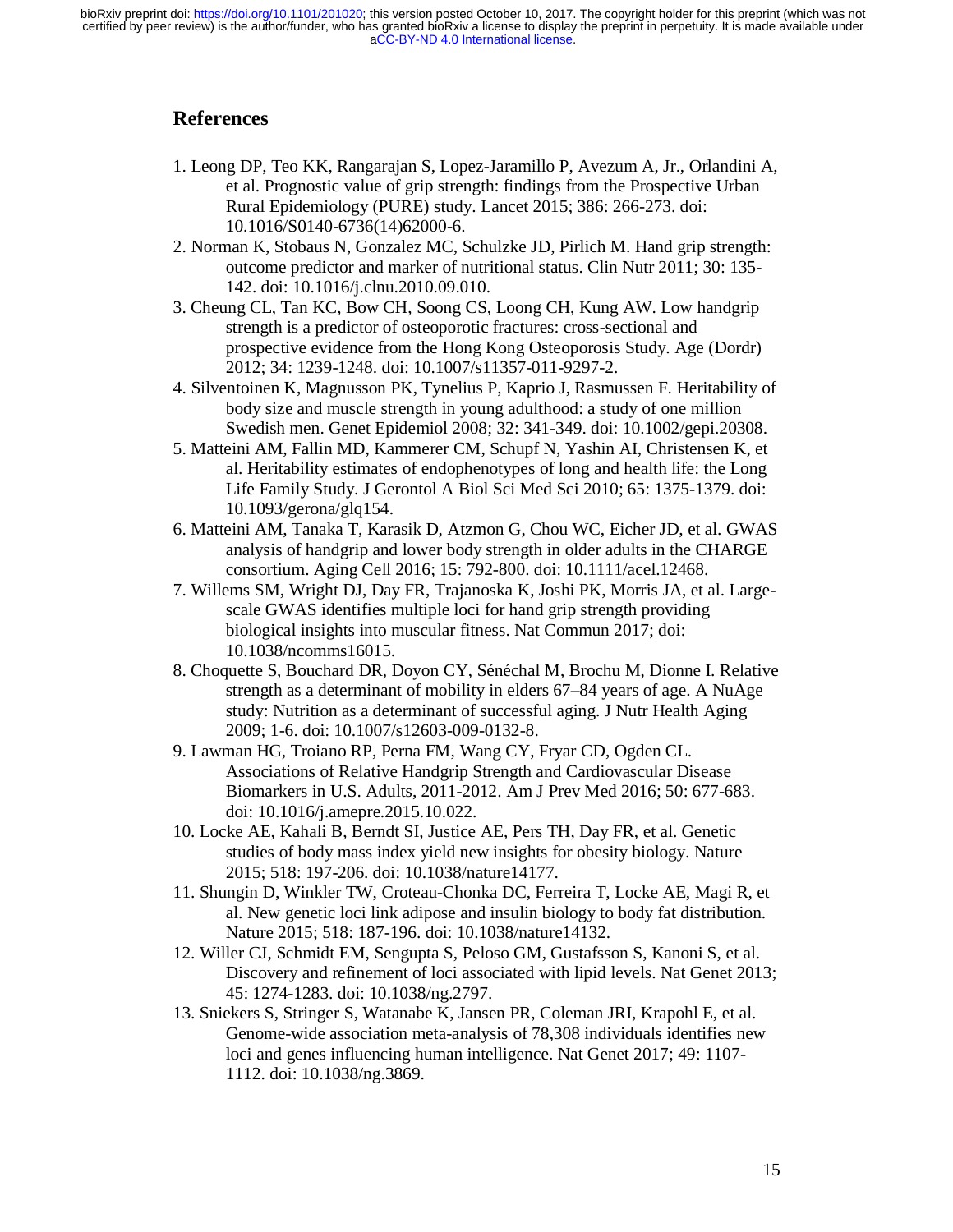- 14. Boyle AP, Hong EL, Hariharan M, Cheng Y, Schaub MA, Kasowski M, et al. Annotation of functional variation in personal genomes using RegulomeDB. Genome Res 2012; 22: 1790-1797. doi: 10.1101/gr.137323.112.
- 15. Schizophrenia Working Group of the Psychiatric Genomics C. Biological insights from 108 schizophrenia-associated genetic loci. Nature 2014; 511: 421-427. doi: 10.1038/nature13595.
- 16. Ehret GB, Munroe PB, Rice KM, Bochud M, Johnson AD, Chasman DI, et al. Genetic variants in novel pathways influence blood pressure and cardiovascular disease risk. Nature 2011; 478: 103-109. doi: 10.1038/nature10405.
- 17. Kircher M, Witten DM, Jain P, O'Roak BJ, Cooper GM, Shendure J. A general framework for estimating the relative pathogenicity of human genetic variants. Nat Genet 2014; 46: 310-315. doi: 10.1038/ng.2892.
- 18. Hillman CH, Erickson KI, Kramer AF. Be smart, exercise your heart: exercise effects on brain and cognition. Nat Rev Neurosci 2008; 9: 58-65. doi: 10.1038/nrn2298.
- 19. GTEx Portal. Accessed: Aug 28 2017. Available from: http://www.gtexportal.org/home/.
- 20. Xue QL. The frailty syndrome: definition and natural history. Clin Geriatr Med 2011; 27: 1-15. doi: 10.1016/j.cger.2010.08.009.
- 21. Bulik-Sullivan BK, Loh PR, Finucane HK, Ripke S, Yang J, Schizophrenia Working Group of the Psychiatric Genomics C, et al. LD Score regression distinguishes confounding from polygenicity in genome-wide association studies. Nat Genet 2015; 47: 291-295. doi: 10.1038/ng.3211.
- 22. Bulik-Sullivan B, Finucane HK, Anttila V, Gusev A, Day FR, Loh PR, et al. An atlas of genetic correlations across human diseases and traits. Nat Genet 2015; 47: 1236-1241. doi: 10.1038/ng.3406.
- 23. Zheng J, Erzurumluoglu AM, Elsworth BL, Kemp JP, Howe L, Haycock PC, et al. LD Hub: a centralized database and web interface to perform LD score regression that maximizes the potential of summary level GWAS data for SNP heritability and genetic correlation analysis. Bioinformatics 2017; 33: 272- 279. doi: 10.1093/bioinformatics/btw613.
- 24. Finucane HK, Bulik-Sullivan B, Gusev A, Trynka G, Reshef Y, Loh PR, et al. Partitioning heritability by functional annotation using genome-wide association summary statistics. Nat Genet 2015; 47: 1228-1235. doi: 10.1038/ng.3404.
- 25. Sale DG. Neural adaptation to resistance training. Med Sci Sports Exerc 1988; 20: S135-145. doi:
- 26. Raichlen DA, Alexander GE. Adaptive Capacity: An Evolutionary Neuroscience Model Linking Exercise, Cognition, and Brain Health. Trends Neurosci 2017; 40: 408-421. doi: 10.1016/j.tins.2017.05.001.
- 27. Swanson JM. The UK Biobank and selection bias. Lancet 2012; 380: 110. doi: 10.1016/S0140-6736(12)61179-9.
- 28. Bohannon RW, Magasi SR, Bubela DJ, Wang YC, Gershon RC. Grip and knee extension muscle strength reflect a common construct among adults. Muscle Nerve 2012; 46: 555-558. doi: 10.1002/mus.23350.
- 29. UK Biobank. Accessed: Jan 10 2017. Available from: https://http://www.ukbiobank.ac.uk/.
- 30. Stenholm S, Koster A, Rantanen T. Response to the letter "overadjustment in regression analyses: considerations when evaluating relationships between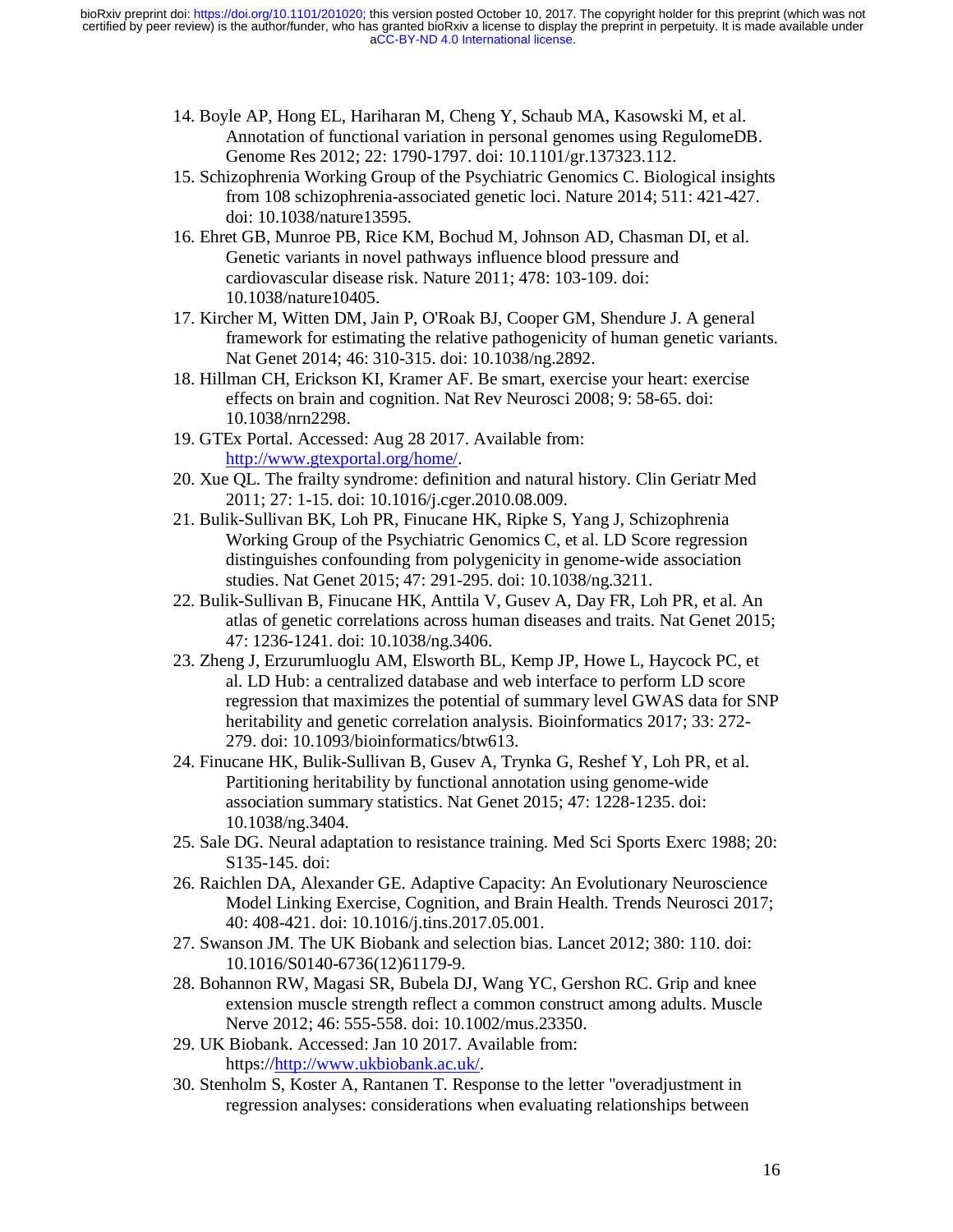body mass index, muscle strength, and body size". J Gerontol A Biol Sci Med Sci 2014; 69: 618-619. doi: 10.1093/gerona/glt194.

- 31. Doherty A, Jackson D, Hammerla N, Plotz T, Olivier P, Granat MH, et al. Large Scale Population Assessment of Physical Activity Using Wrist Worn Accelerometers: The UK Biobank Study. PLoS One 2017; 12: e0169649. doi: 10.1371/journal.pone.0169649.
- 32. Swain DP. Energy cost calculations for exercise prescription: an update. Sports Med 2000; 30: 17-22. doi:
- 33. Bycroft C, Freeman C, Petkova D, Band G, Elliot LT, Sharp K, et al. Genomewide genetic data on ~500,000 UK Biobank participants. Journal 2017;Available:
- 34. Chang CC, Chow CC, Tellier LC, Vattikuti S, Purcell SM, Lee JJ. Secondgeneration PLINK: rising to the challenge of larger and richer datasets. Gigascience 2015; 4: 7. doi: 10.1186/s13742-015-0047-8.
- 35. Willer CJ, Li Y, Abecasis GR. METAL: fast and efficient meta-analysis of genomewide association scans. Bioinformatics 2010; 26: 2190-2191. doi: 10.1093/bioinformatics/btq340.
- 36. de Leeuw CA, Mooij JM, Heskes T, Posthuma D. MAGMA: generalized gene-set analysis of GWAS data. PLoS Comput Biol 2015; 11: e1004219. doi: 10.1371/journal.pcbi.1004219.
- 37. Watanabe K, E. Taskesen E, van Bochoven A, Posthuma D. Functional mapping and annotation of genetic associations. Journal 2017;Available: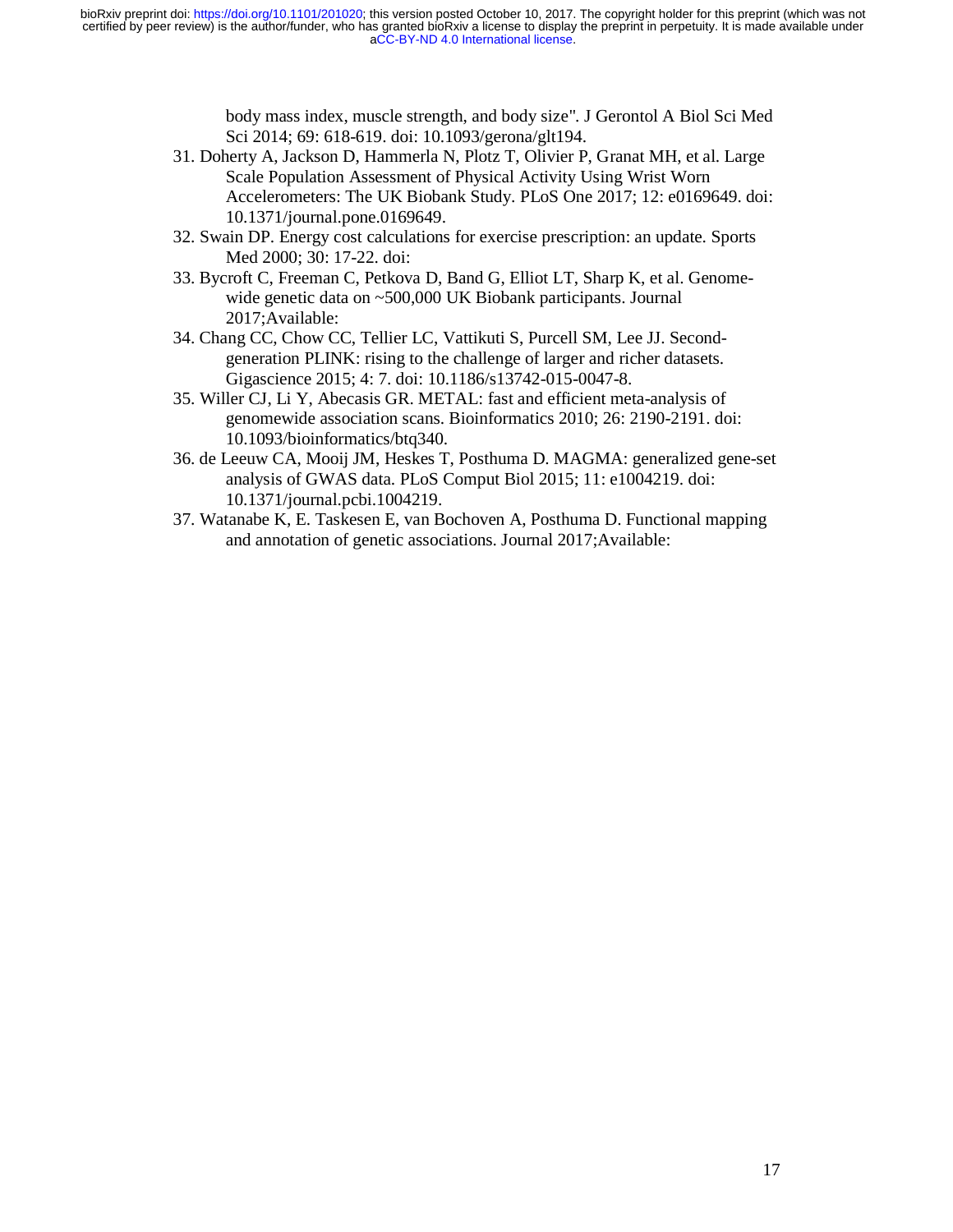# **Figures**

**Figure 1. A) Manhattan plot for genetic associations for grip strength in discovery sample. B) Gene-based manhattan plot for genetic associations for grip strength in discovery sample. (**The most significant gene for each chromosome labeled)

**A)** 





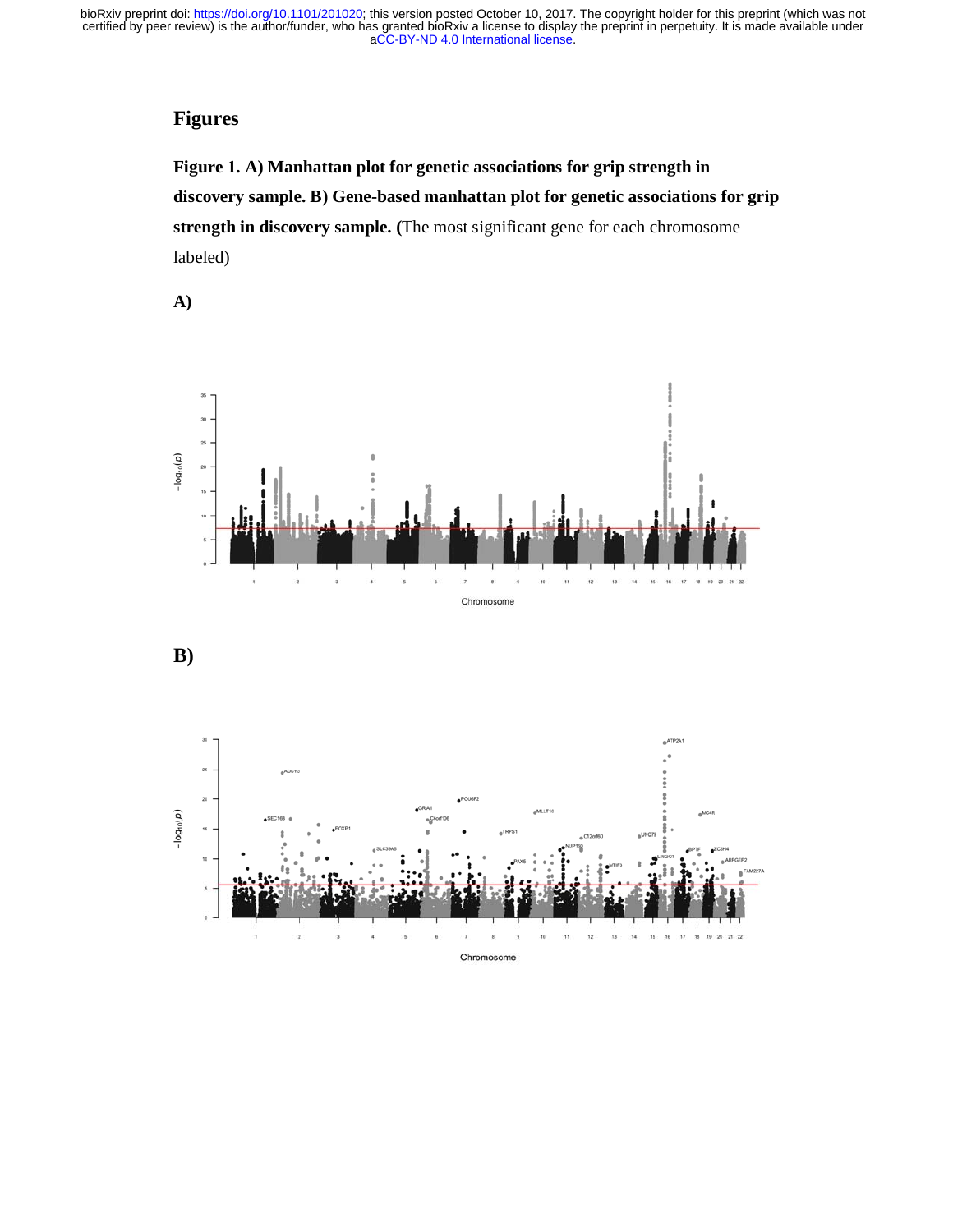[aCC-BY-ND 4.0 International license.](http://creativecommons.org/licenses/by-nd/4.0/) certified by peer review) is the author/funder, who has granted bioRxiv a license to display the preprint in perpetuity. It is made available under bioRxiv preprint doi: [https://doi.org/10.1101/201020;](https://doi.org/10.1101/201020) this version posted October 10, 2017. The copyright holder for this preprint (which was not



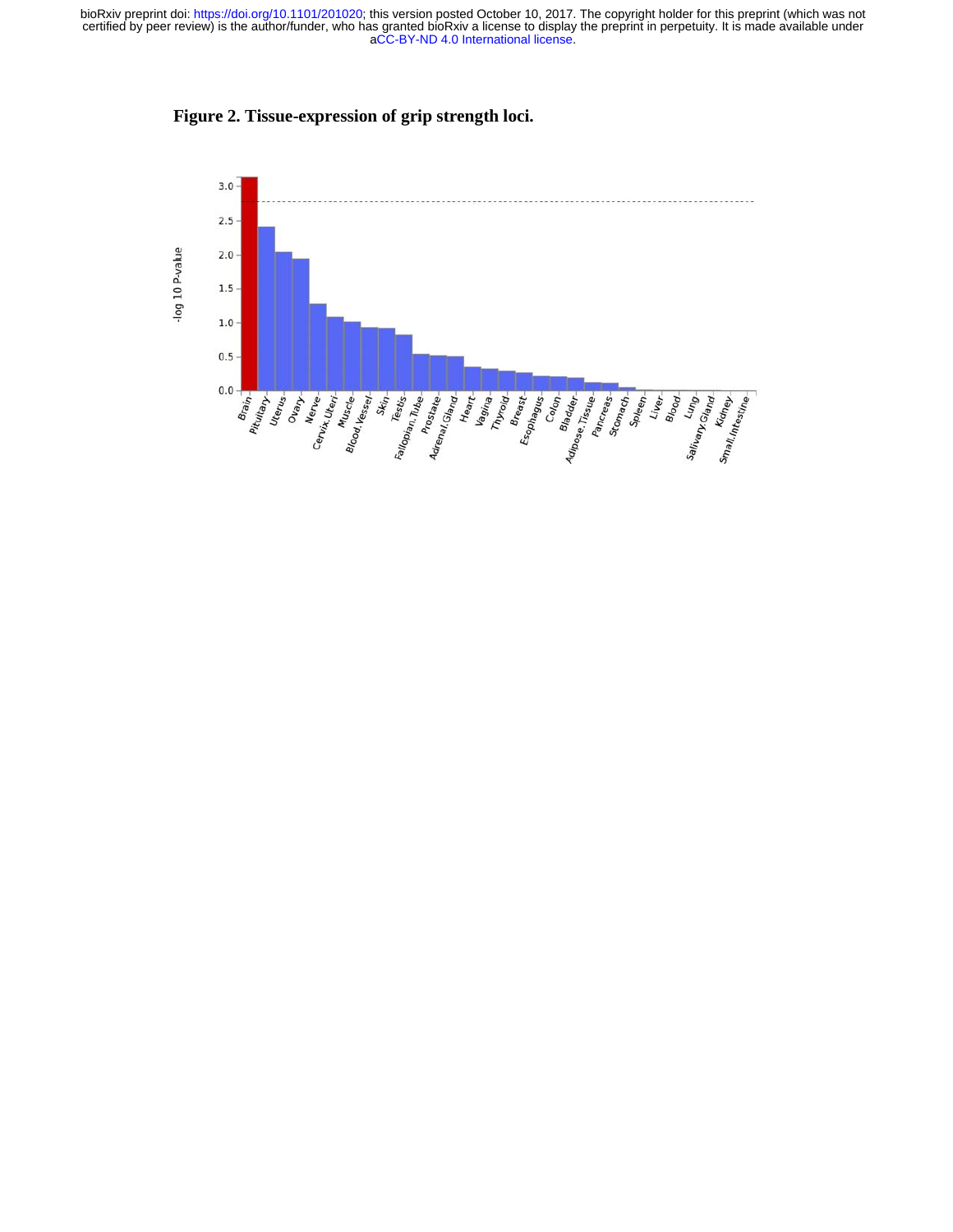[aCC-BY-ND 4.0 International license.](http://creativecommons.org/licenses/by-nd/4.0/) certified by peer review) is the author/funder, who has granted bioRxiv a license to display the preprint in perpetuity. It is made available under bioRxiv preprint doi: [https://doi.org/10.1101/201020;](https://doi.org/10.1101/201020) this version posted October 10, 2017. The copyright holder for this preprint (which was not

#### **Figure 3. Genetic correlation between grip strength and other traits.**

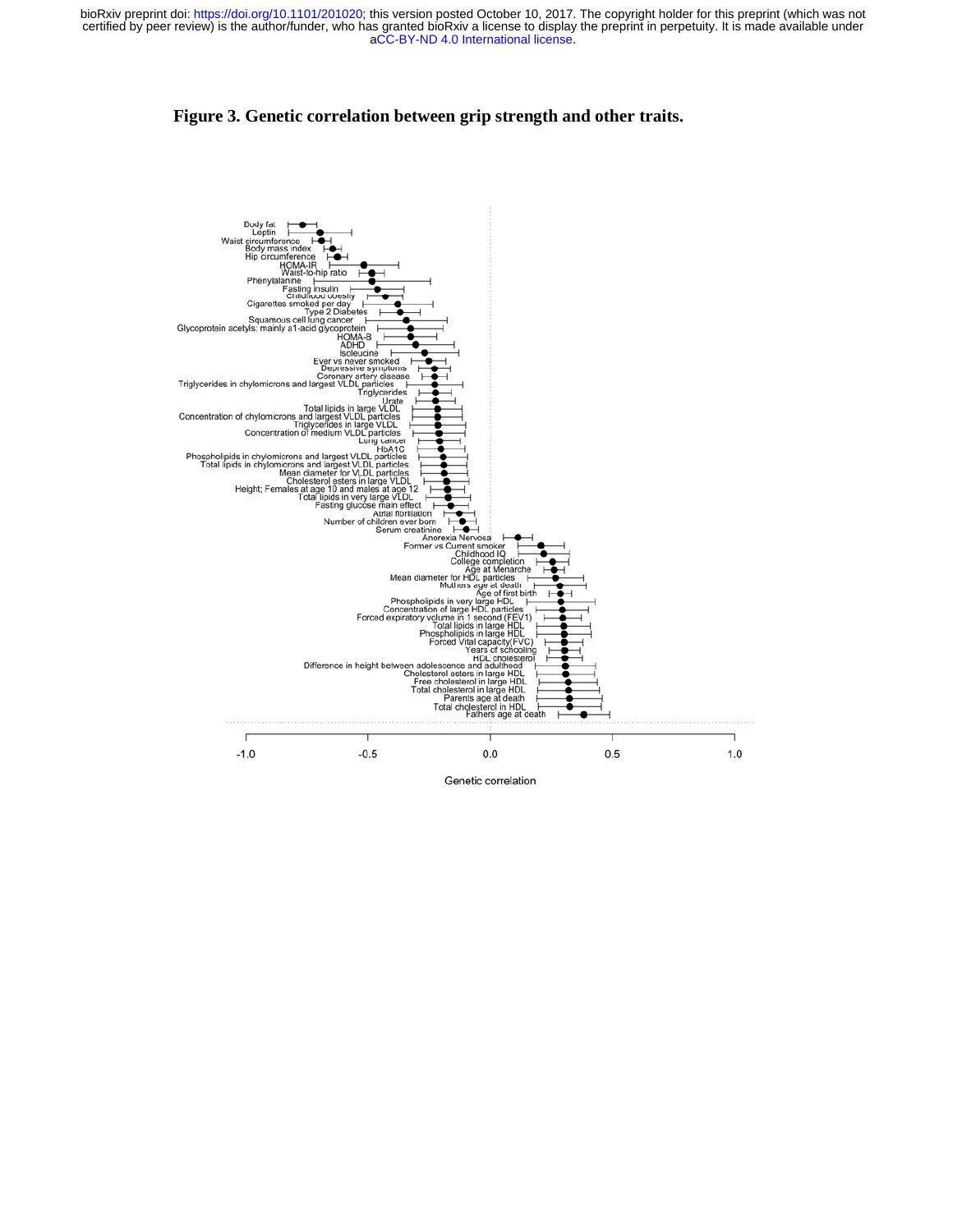| Table 1. Genetic loci associated with grip strength in discovery and replication datasets. |                |           |                     |                      |                |                                        |             |           |                              |             |           |                       |
|--------------------------------------------------------------------------------------------|----------------|-----------|---------------------|----------------------|----------------|----------------------------------------|-------------|-----------|------------------------------|-------------|-----------|-----------------------|
|                                                                                            |                |           |                     |                      |                | <b>Replication</b><br><b>Discovery</b> |             |           |                              |             |           |                       |
| <b>SNP</b>                                                                                 | <b>CHR</b>     | position  | <b>Nearest gene</b> | <b>Effect allele</b> | Other allele   | <b>EAF</b>                             | <b>Beta</b> | <b>Se</b> | <b>P-value</b>               | <b>Beta</b> | <b>Se</b> | P-value               |
| rs1421085                                                                                  | 16             | 53800954  | <b>FTO</b>          | $\mathbf C$          | $\mathbf T$    | 0.40                                   | $-0.004$    | 0.0003    | $5.4 \times 10^{-38}$        | $-0.004$    | 0.0005    | $4.9\times10^{-22}$   |
| rs12928404                                                                                 | 16             | 28847246  | ATXN2L              | $\mathsf{C}$         | $\mathbf T$    | 0.41                                   | $-0.003$    | 0.0003    | $1.0\times10^{-25}$          | $-0.002$    | 0.0004    | $1.1 \times 10^{-7}$  |
| rs13107325                                                                                 | 4              | 103188709 | SLC39A8             | $\mathbf T$          | $\mathsf{C}$   | 0.08                                   | $-0.006$    | 0.0006    | $4.4 \times 10^{-23}$        | $-0.005$    | 0.0008    | $2.0 \times 10^{-10}$ |
| rs10203386                                                                                 | $\overline{c}$ | 25136866  | ADCY3               | A                    | $\mathbf T$    | 0.45                                   | $-0.003$    | 0.0003    | $1.6 \times 10^{-20}$        | $-0.003$    | 0.0004    | $2.7\times10^{-9}$    |
| rs543874                                                                                   | 1              | 177889480 | ENSG00000254154     | ${\bf G}$            | A              | 0.21                                   | $-0.004$    | 0.0004    | $3.8\times10^{-20}$          | $-0.003$    | 0.0005    | $3.0\times10^{-7}$    |
| rs77226405                                                                                 | 18             | 58077260  | TMEM18              | A                    | $\mathsf{C}$   | 0.82                                   | 0.01        | 0.0004    | $5.4{\times}10^{\text{-}19}$ | 0.007       | 0.0006    | $2.1 \times 10^{-5}$  |
| rs6752706                                                                                  | $\mathbf{2}$   | 629831    | TFAP2B              | $\mathsf C$          | $\mathbf T$    | 0.29                                   | $-0.004$    | 0.0003    | $3.9\times10^{\text{-}18}$   | $-0.003$    | 0.0005    | $2.9\times10^{-9}$    |
| rs2744475                                                                                  | 6              | 50784880  | C6orf106            | ${\bf G}$            | $\mathsf{C}$   | 0.36                                   | $-0.003$    | 0.0003    | $6.5 \times 10^{-17}$        | $-0.003$    | 0.0005    | $3.9\times10^{-9}$    |
| rs2814949                                                                                  | 6              | 34656722  | ENSG00000267620     | $\mathbf G$          | A              | 0.24                                   | $-0.003$    | 0.0004    | $6.8 \times 10^{-17}$        | $-0.002$    | 0.0005    | 0.001                 |
| rs10871777                                                                                 | 18             | 57851763  | <b>TGFA</b>         | ${\bf G}$            | A              | 0.50                                   | $-0.003$    | 0.0003    | $7.6 \times 10^{-17}$        | $-0.003$    | 0.0004    | $7.2\times10^{-8}$    |
| rs3821269                                                                                  | 2              | 70698590  | CELF1               | $\mathbf G$          | A              | 0.28                                   | 0.002       | 0.0004    | $3.5 \times 10^{-15}$        | 0.002       | 0.0005    | 0.00038               |
| rs12225051                                                                                 | 11             | 47571967  | ENSG00000236856     | $\mathbf T$          | $\mathbf C$    | 0.05                                   | 0.003       | 0.0007    | $7.2 \times 10^{-15}$        | 0.003       | 0.001     | $2.2 \times 10^{-8}$  |
| rs62106258                                                                                 | 2              | 417167    | ZC3H4               | $\mathsf C$          | T              | 0.68                                   | 0.006       | 0.0003    | $3.3 \times 10^{-14}$        | 0.007       | 0.0005    | $1.6 \times 10^{-12}$ |
| rs3810291                                                                                  | 19             | 47569003  | MLLT10              | A                    | ${\bf G}$      | 0.30                                   | $-0.002$    | 0.0003    | $1.3 \times 10^{-13}$        | $-0.002$    | 0.0005    | 0.00038               |
| rs1243188                                                                                  | 10             | 21908803  | RP11-6N13.1         | $\mathsf{C}$         | $\mathbf T$    | 0.44                                   | $-0.003$    | 0.0003    | $1.6 \times 10^{-13}$        | $-0.002$    | 0.0004    | $1.1\times10^{-6}$    |
| rs2431112                                                                                  | 5              | 103931707 | GLIS1               | A                    | ${\bf G}$      | 0.65                                   | $-0.002$    | 0.0003    | $1.7 \times 10^{-13}$        | $-0.002$    | 0.0005    | $2.4\times10^{-6}$    |
| rs10788958                                                                                 | 1              | 54040670  | TFAP2D              | ${\bf G}$            | $\mathcal{C}$  | 0.09                                   | 0.002       | 0.0006    | $1.2\times10^{\text{-}12}$   | 0.002       | 0.0008    | 0.001                 |
| rs78648104                                                                                 | 6              | 50683009  | TCF4                | $\mathsf C$          | T              | 0.14                                   | 0.004       | 0.0004    | $1.3 \times 10^{-12}$        | 0.002       | 0.0006    | 0.0016                |
| rs660010                                                                                   | 18             | 53310969  | ENSG00000248744     | ${\bf C}$            | ${\bf G}$      | 0.43                                   | 0.003       | 0.0003    | $1.8 \times 10^{-12}$        | 0.003       | 0.0004    | $9.6 \times 10^{-7}$  |
| rs13130484                                                                                 | 4              | 45175691  | POU6F2              | $\mathbf T$          | $\mathsf{C}$   | 0.33                                   | $-0.002$    | 0.0003    | $2.0 \times 10^{-12}$        | $-0.002$    | 0.0005    | 0.00021               |
| rs4549685                                                                                  | 7              | 39326478  | RNFT1P2             | $\mathbf T$          | $\mathsf C$    | 0.14                                   | 0.002       | 0.0005    | $2.0 \times 10^{-12}$        | 0.002       | 0.0006    | $8.1 \times 10^{-6}$  |
| rs17391694                                                                                 |                | 78623626  | NFAT5               | $\mathbf T$          | $\overline{C}$ | 0.59                                   | $-0.003$    | 0.0003    | $2.8\times10^{-12}$          | $-0.003$    | 0.0004    | $1.2\times10^{-6}$    |
| rs6499240                                                                                  | 16             | 69686912  | <b>BPTF</b>         | ${\bf G}$            | $\mathbf{A}$   | 0.20                                   | $-0.002$    | 0.0004    | $3.7 \times 10^{-12}$        | $-0.002$    | 0.0006    | $5.6 \times 10^{-8}$  |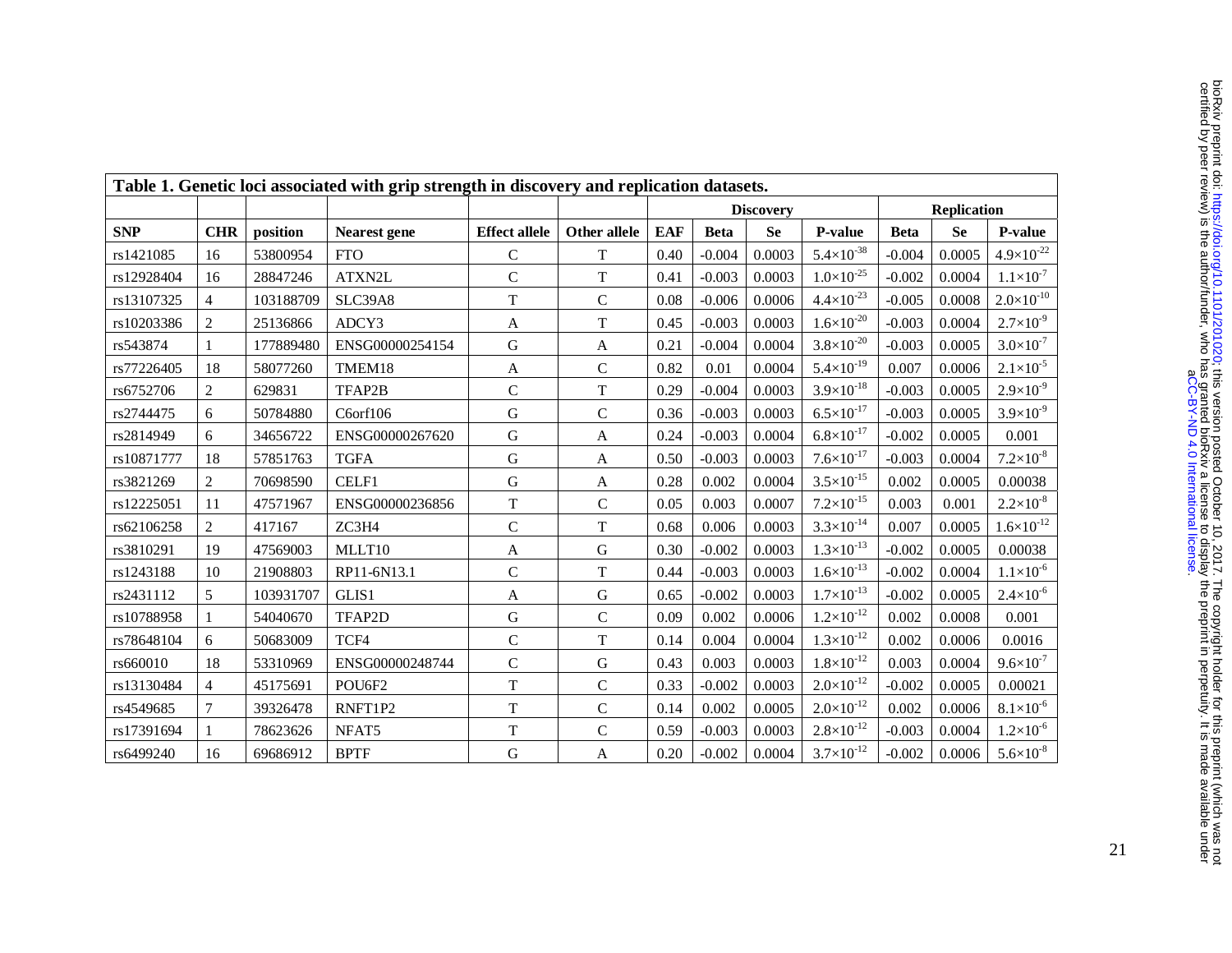| rs80135947  | 17             | 65836001  | ENSG00000232985    | C            | A            | 0.38 | $-0.003$ | 0.0003 | $4.8 \times 10^{-12}$        | $-0.003$ | 0.0005 | $3.7 \times 10^{-09}$                |
|-------------|----------------|-----------|--------------------|--------------|--------------|------|----------|--------|------------------------------|----------|--------|--------------------------------------|
| rs2430740   | 12             | 15041938  | ABHD17C            | ${\bf G}$    | $\mathbf T$  | 0.30 | $-0.002$ | 0.0003 | $6.0\times10^{-12}$          | $-0.002$ | 0.0005 | 0.00039                              |
| rs2260051   | 6              | 31591918  | XXbac-BPG308K3.6   | $\mathbf T$  | A            | 0.23 | $-0.002$ | 0.0004 | $7.1{\times}10^{\text{-}12}$ | $-0.002$ | 0.0005 | $3.0 \times 10^{-08}$                |
| rs1556659   | 10             | 130834698 | <b>CCNT2-AS1</b>   | $\mathbf T$  | $\mathsf{C}$ | 0.36 | 0.002    | 0.0003 | $1.1 \times 10^{-11}$        | 0.002    | 0.0005 | $4.6 \times 10^{-06}$                |
| rs7165759   | 15             | 80988600  | GRIA1              | A            | G            | 0.53 | 0.002    | 0.0003 | $1.4\times10^{-11}$          | 0.002    | 0.0004 | $5.1 \times 10^{-06}$                |
| rs9257280   | 6              | 28833507  | KNTC1              | T            | $\mathbf C$  | 0.09 | 0.003    | 0.0006 | $2.6 \times 10^{-11}$        | 0.002    | 0.0008 | 0.0034                               |
| rs6738113   | 2              | 135634581 | CIR1               | A            | G            | 0.19 | 0.002    | 0.0004 | $4.6e\times10^{-11}$         | 0.002    | 0.0006 | $7.7 \times 10^{-07}$                |
| rs10035289  | 5              | 153095918 | KDM2B              | $\mathbf G$  | A            | 0.04 | 0.002    | 0.0009 | $9.0\times10^{-11}$          | 0.001    | 0.0012 | 0.0011                               |
| rs147730268 | 12             | 123024476 | <b>BDNF</b>        | $\mathbf T$  | $\mathbf G$  | 0.19 | 0.004    | 0.0004 | $9.6 \times 10^{-11}$        | 0.003    | 0.0006 | 0.00022                              |
| rs72917544  | $\overline{2}$ | 175241566 | POLD3              | A            | $\mathbf G$  | 0.50 | 0.003    | 0.0003 | $1.5\times10^{\text{-}10}$   | 0.003    | 0.0004 | $5.6 \times 10^{-06}$                |
| rs181617194 | 12             | 122011598 | ENSG00000257253    | $\mathsf C$  | $\mathbf T$  | 0.37 | 0.005    | 0.0003 | $5.4 \times 10^{-10}$        | 0.004    | 0.0005 | 0.0035                               |
| rs6265      | 11             | 27679916  | FOXP1              | $\mathbf T$  | $\mathsf{C}$ | 0.49 | 0.002    | 0.0003 | $7.1 \times 10^{-10}$        | 0.002    | 0.0004 | 0.00061                              |
| rs11236203  | 11             | 74378000  | KIF1B              | $\mathbf G$  | $\mathbf T$  | 0.11 | $-0.002$ | 0.0005 | $8.4 \times 10^{-10}$        | $-0.001$ | 0.0007 | 0.0028                               |
| rs2760975   | 6              | 32560771  | PGPEP1             | A            | ${\bf G}$    | 0.26 | $-0.003$ | 0.0004 | $9.7\times10^{-10}$          | $-0.003$ | 0.0005 | $7.0 \times 10^{-06}$                |
| rs12367809  | 12             | 50256063  | CRTAC1             | $\mathbf T$  | $\mathbf C$  | 0.55 | $-0.002$ | 0.0003 | $1.2\times10^{-09}$          | $-0.002$ | 0.0004 | $1.7 \times 10^{-05}$                |
| rs4677611   | 3              | 71407890  | R3HDM1             | $\mathbf T$  | $\mathsf{C}$ | 0.24 | 0.002    | 0.0004 | $1.3\times10^{-09}$          | 0.001    | 0.0005 | 0.0052                               |
| rs11121529  | 1              | 10271688  | MAD1L1             | G            | $\mathsf{C}$ | 0.15 | $-0.003$ | 0.0004 | $2.1 \times 10^{-09}$        | $-0.003$ | 0.0006 | 0.00022                              |
| rs113230003 | 19             | 18460956  | LINC01104          | A            | ${\bf G}$    | 0.40 | 0.002    | 0.0003 | $2.2 \times 10^{-09}$        | 0.002    | 0.0005 | $1.6 \!\!\times\!\! 10^{\text{-}05}$ |
| rs2439823   | 10             | 99778226  | POC <sub>5</sub>   | $\mathbf G$  | $\mathbf{A}$ | 0.39 | $-0.002$ | 0.0003 | $2.6 \times 10^{-09}$        | $-0.002$ | 0.0005 | $2.7\times10^{-06}$                  |
| rs6759321   | 2              | 136322676 | RANBP17            | $\mathbf T$  | G            | 0.68 | 0.002    | 0.0003 | $2.7\times10^{-09}$          | 0.003    | 0.0005 | $9.6 \times 10^{-07}$                |
| rs11766468  | $\overline{7}$ | 2082604   | RP4-723E3.1        | A            | ${\bf G}$    | 0.29 | 0.003    | 0.0003 | $2.8 \times 10^{-09}$        | 0.003    | 0.0005 | $4.1 \times 10^{-06}$                |
| rs11689199  | 2              | 100820421 | LRRC43             | $\mathbf G$  | A            | 0.48 | 0.002    | 0.0003 | $3.1 \times 10^{-09}$        | 0.001    | 0.0004 | 0.005                                |
| rs2307111   | 5              | 75003678  | C10orf11           | $\mathsf{C}$ | T            | 0.14 | 0.002    | 0.0005 | $3.1 \times 10^{-09}$        | 0.002    | 0.0006 | 0.00024                              |
| rs2053682   | 5              | 170599327 | MIR129-2           | A            | $\mathbf C$  | 0.61 | $-0.002$ | 0.0003 | $3.6\times10^{-09}$          | $-0.002$ | 0.0005 | $2.6 \times 10^{-05}$                |
| rs2206929   | 20             | 50899693  | JARID <sub>2</sub> | $\mathsf C$  | $\mathbf T$  | 0.32 | 0.002    | 0.0003 | $5.4 \times 10^{-09}$        | 0.001    | 0.0005 | 0.0088                               |
| rs7955910   | 12             | 122654382 | FBXL17             | $\mathbf T$  | G            | 0.17 | $-0.002$ | 0.0004 | $5.5 \times 10^{-09}$        | $-0.001$ | 0.0006 | 0.00085                              |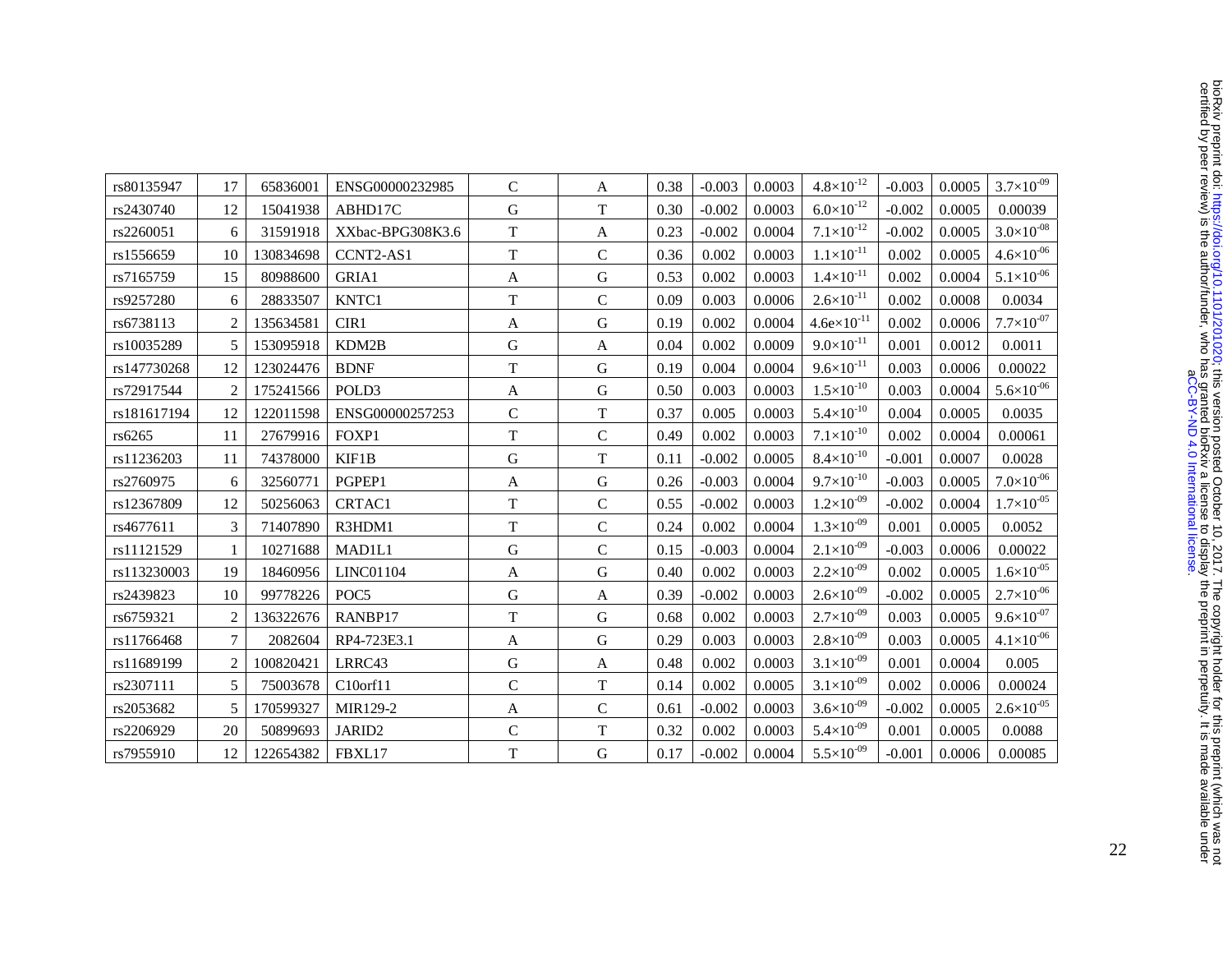| rs11594905                                                                         | 10 | 77659733  | ZNF664: FAM101A     | A             | G             | 0.31 | $-0.003$ | 0.0003 | $6.3\times10^{-09}$   | $-0.002$ | 0.0005 | 0.0094                |
|------------------------------------------------------------------------------------|----|-----------|---------------------|---------------|---------------|------|----------|--------|-----------------------|----------|--------|-----------------------|
| rs2625387                                                                          | 11 | 43613426  | ARPP21              | A             | G             | 0.35 | 0.002    | 0.0003 | $9.7\times10^{-09}$   | 0.001    | 0.0005 | 0.0029                |
| rs9383061                                                                          | 6  | 15477610  | RP11-363G15.2       | A             | $\mathcal{C}$ | 0.40 | 0.002    | 0.0003 | $1.0\times10^{-08}$   | 0.002    | 0.0005 | 0.00098               |
| rs286818                                                                           | 5  | 107433446 | CYCSP <sub>55</sub> | A             | T             | 0.80 | 0.002    | 0.0004 | $1.1\times10^{-08}$   | 0.002    | 0.0006 | 0.00062               |
| rs12311114                                                                         | 12 | 124460703 | MAP3K14             | A             | C             | 0.11 | $-0.002$ | 0.0005 | $1.2\times10^{-08}$   | $-0.002$ | 0.0007 | $8.0\times10^{-05}$   |
| rs1513475                                                                          | 3  | 35724256  | ANTXR2              | C             | T             | 0.64 | 0.002    | 0.0003 | $1.4\times10^{-08}$   | 0.002    | 0.0005 | 0.00044               |
| rs4692996                                                                          | 4  | 94992328  | PKD1L3              | $\mathsf{C}$  | T             | 0.32 | 0.002    | 0.0003 | $1.4\times10^{-08}$   | 0.001    | 0.0005 | 0.002                 |
| rs10807138                                                                         | 6  | 34184938  | ENO4:KIAA1598       | A             | G             | 0.17 | 0.002    | 0.0004 | $1.7\times10^{-08}$   | 0.002    | 0.0006 | 0.0014                |
| rs117642368                                                                        | 17 | 43399058  | CDKN2AIPNLP2        | $\mathcal{C}$ | G             | 0.49 | $-0.003$ | 0.0003 | $2.3\times10^{-08}$   | $-0.002$ | 0.0004 | 0.0072                |
| rs12507029                                                                         | 4  | 80853827  | <b>ZNF280D</b>      | T             | C             | 0.40 | 0.002    | 0.0003 | $2.7\times10^{-08}$   | 0.001    | 0.0005 | 0.0052                |
| rs12599952                                                                         | 16 | 72034653  | SLC8A1-AS1          | A             | G             | 0.74 | 0.002    | 0.0004 | $3.1\times10^{-08}$   | 0.002    | 0.0005 | $5.5 \times 10^{-06}$ |
| rs61872990                                                                         | 10 | 118649443 | PRRC <sub>2</sub> A | $\mathcal{C}$ | T             | 0.56 | $-0.002$ | 0.0003 | $3.2\times10^{-08}$   | $-0.002$ | 0.0004 | 0.00027               |
| rs12475388                                                                         | 2  | 27039792  |                     | A             | G             | 0.02 | 0.002    | 0.0011 | $3.4\times10^{-08}$   | 0.001    | 0.0016 | 0.00091               |
| rs28620278                                                                         | 15 | 56959028  | HLA-DRB1            | T             | C             | 0.17 | $-0.002$ | 0.0005 | $3.5 \times 10^{-08}$ | $-0.002$ | 0.0006 | $2.9\times10^{-05}$   |
| rs4952499                                                                          | 2  | 40381921  | $C12$ orf $60$      | T             | C             | 0.39 | $-0.002$ | 0.0003 | $4.5 \times 10^{-08}$ | $-0.001$ | 0.0005 | 0.0045                |
| SNP, single-nucleotide polymorphism; CHR, chromosome, EAF, effect allele frequency |    |           |                     |               |               |      |          |        |                       |          |        |                       |